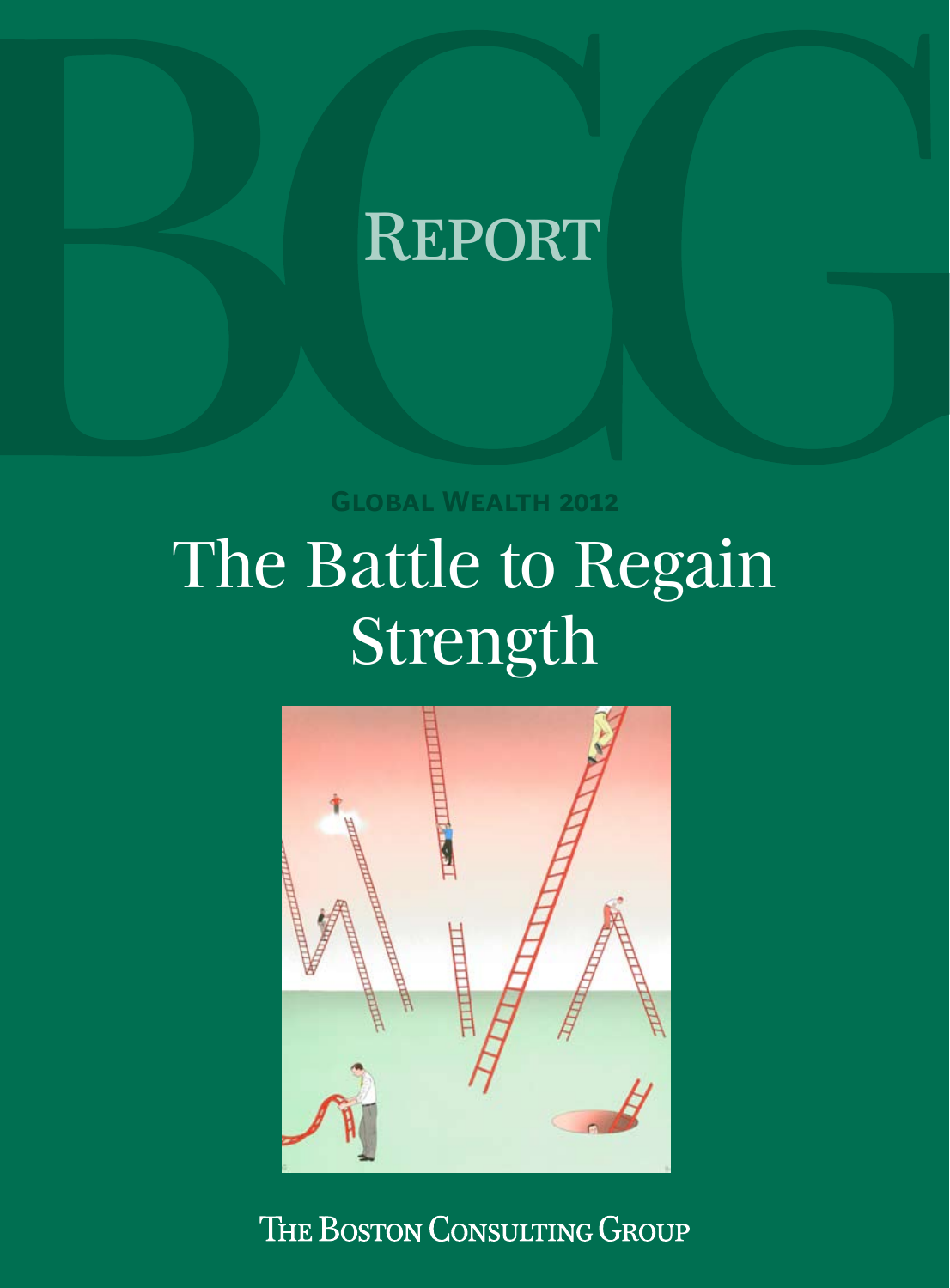The Boston Consulting Group (BCG) is a global management consulting firm and the world's leading advisor on business strategy. We partner with clients from the private, public, and not-for-profit sectors in all regions to identify their highest-value opportunities, address their most critical challenges, and transform their enterprises. Our customized approach combines deep insight into the dynamics of companies and markets with close collaboration at all levels of the client organization. This ensures that our clients achieve sustainable competitive advantage, build more capable organizations, and secure lasting results. Founded in 1963, BCG is a private company with 77 offices in 42 countries. For more information, please visit bcg.com.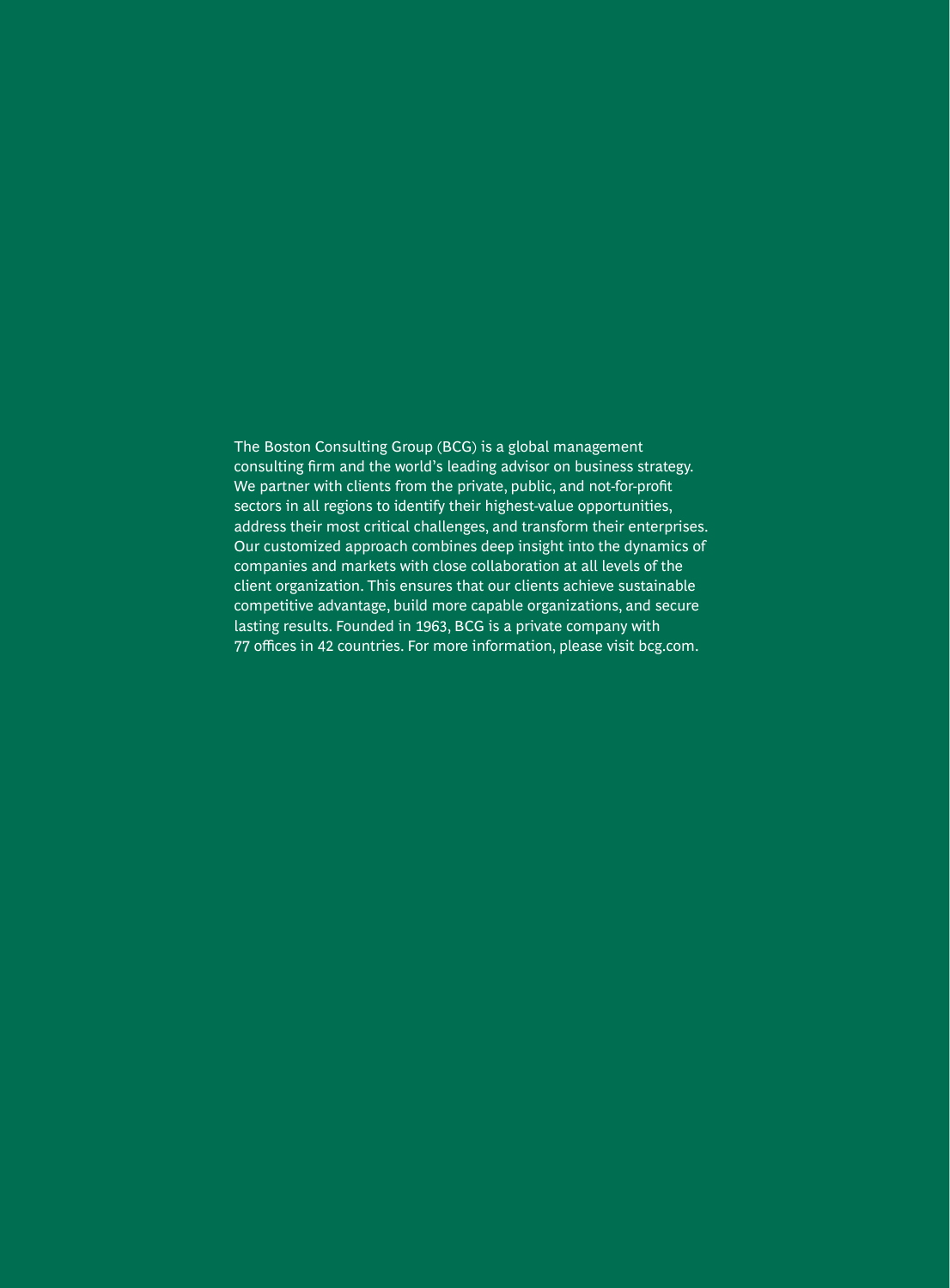# Global Wealth 2012 THE BATTLE TO REGAIN STRENGTH

Jorge Becerra

Peter Damisch

Bruce Holley

Monish Kumar

Matthias Naumann

Tjun Tang

Anna Zakrzewski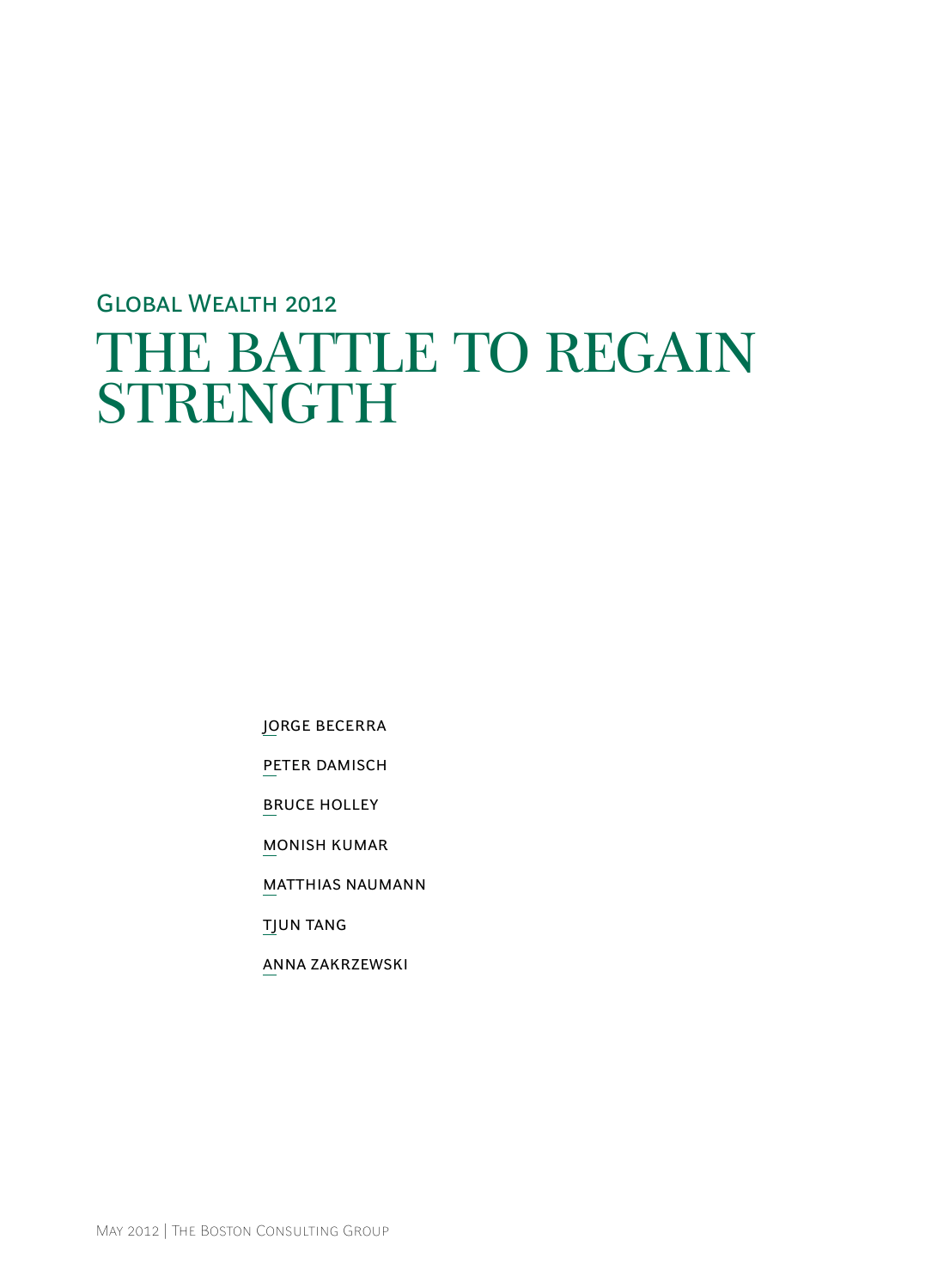# **CONTENTS**

# 3 INTRODUCTION

- 4 MARKET SIZING: A YEAR OF MODEST GAINS Global Overview Regional Variation Millionaires
- 10 OFFSHORE WEALTH: A CHALLENGED DOMAIN Greater Scrutiny Imperatives for New Offshore Growth
- 13 WEALTH MANAGER BENCHMARKING: A FIGHT FOR PROFITABILITY
- 18 ALTERNATIVE BUSINESS MODELS: NEW PRESSURES ON WEALTH MANAGERS
- 22 TRENDS SHAPING THE INDUSTRY: A CALL TO ACTION
- 25 FOR FURTHER READING
- 26 NOTE TO THE READER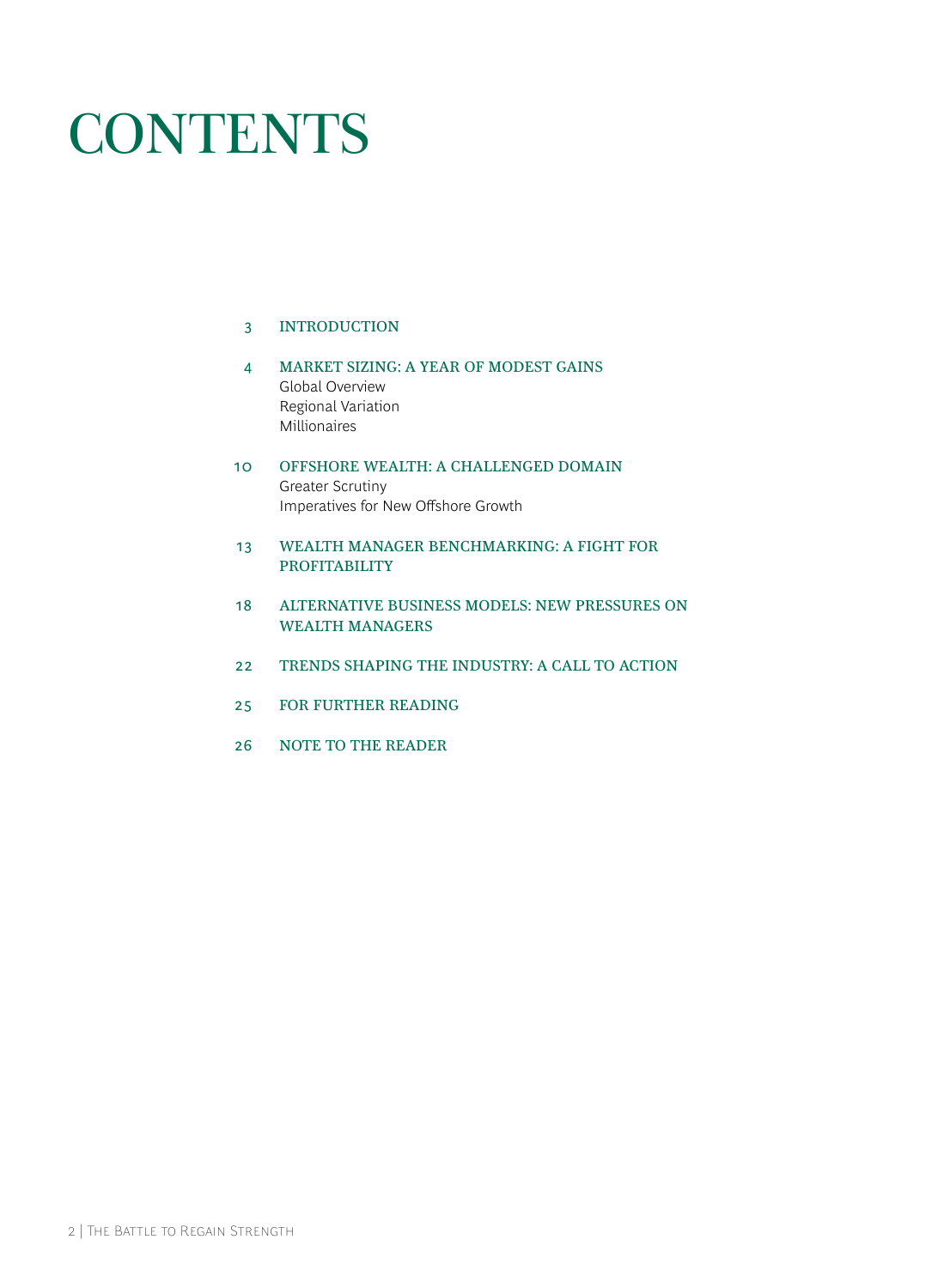# INTRODUCTION

**T**HE GLOBAL WEALTH-MANAGEMENT INDUSTRY is at a crossroads of sorts. While mature markets are experiencing either slow or negative growth, developing markets are riding a wave of very strong momentum. These broad trends are likely to continue, even if equity markets rebound in the coming years. The question is one of direction: should established players in the "old world" look eastward or southward for fresh opportunities, or should they adopt new strategies and business models in an effort to capture untapped potential at home? Should institutions in the "new world" concentrate solely on their own burgeoning regions, or should they also try to compete with entrenched institutions abroad? The jury will likely be out on such questions for quite a while.

In the meantime, wealth managers must continue to find ways to raise their performance in a climate of volatile equity and bond markets, increasingly demanding clients, and ever-watchful regulatory agencies. Especially in mature markets, the lingering impact of the 2008–2009 financial crisis has led to laser-like scrutiny along with tough measures to increase transparency in all areas of the investment world.

In *The Battle to Regain Strength*, BCG's twelfth annual report on the global wealth-management industry, we explore the current size of the market, the present dynamics of offshore banking, the performance levels of leading institutions in a wide range of categories, the emergence of alternative business models, and key trends that all players must adapt to. Our aim is to present a clear and comprehensive snapshot of today's wealth-management industry, as well as to provide thought-provoking discussion of issues that will affect all types of wealth managers as they strive to grow in the coming years.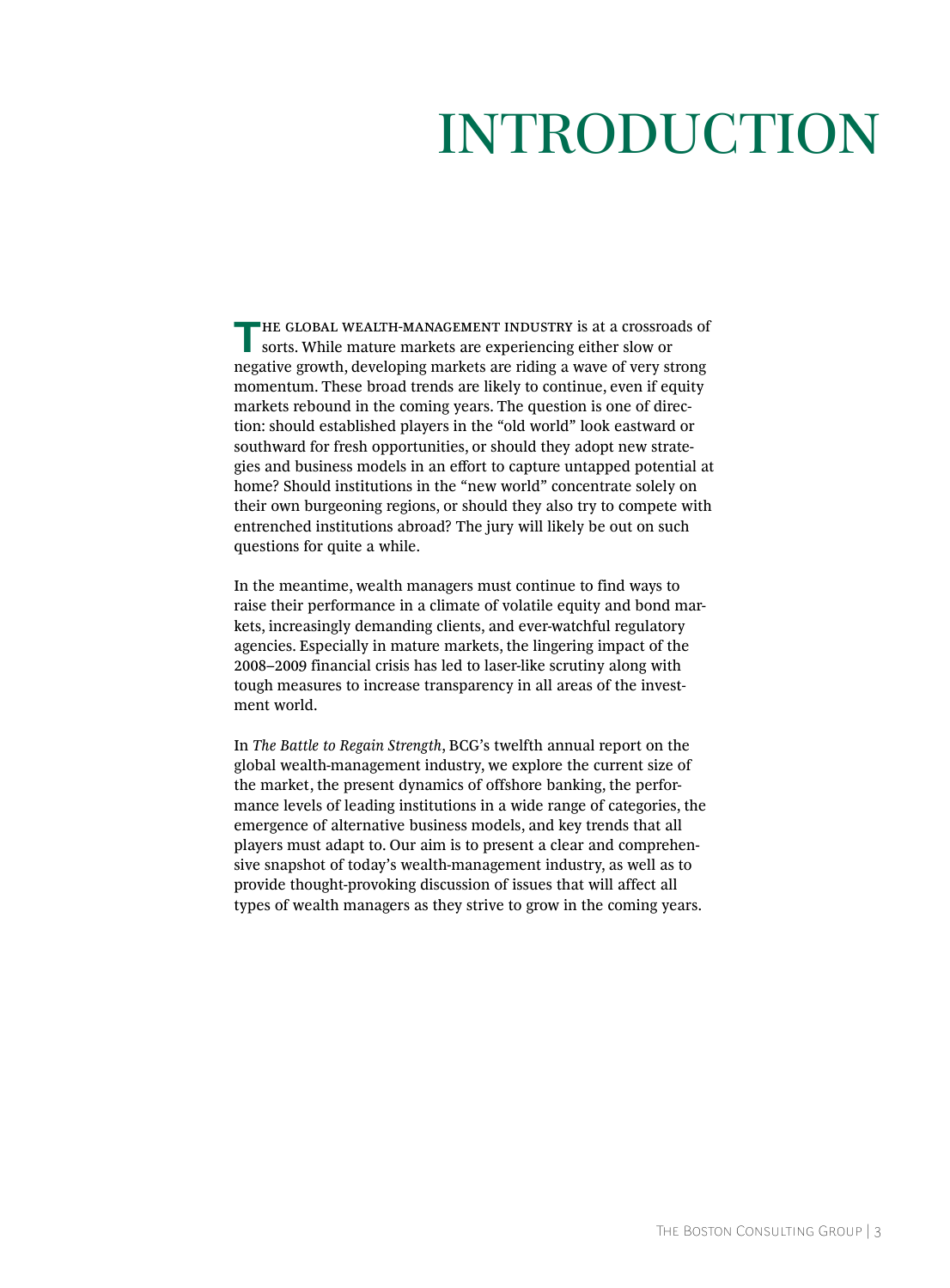# MARKET SIZING A YEAR OF MODEST GAINS

**G** LOBAL PRIVATE FINANCIAL WEALTH grew by 1.9 percent in 2011 to reach a total of \$122.8 trillion.1 (See Exhibit 1.) The rise was considerably weaker than in either 2009 or 2010—when global wealth grew by 9.6 percent and 6.8 percent, respectively—owing largely to overall economic uncertainty and struggling equity markets in major developed economies.

# Global Overview

The evolution of private wealth varied considerably by region in 2011, highlighting the difference in how the year's economic turbulence affected the developed and developing worlds. North America, Western Europe, and Japan all lost private wealth, while the rapidly developing markets in Asia-Pacific and Latin America sustained the double-digit growth that they have experienced in recent years.

The Middle East and Africa continued to grow but at a more moderate rate than in previous years, owing particularly to political instability in the region. North America remained the wealthiest region globally, followed by Western Europe and the Asia-Pacific (ex Japan) region.

Overall, global growth in private wealth is clearly being driven by rapidly developing economies in the "new world," not by the "old world" of traditional, mature ones. (See Exhibit 2.) In the BRIC countries, for example, where nominal GDP growth was 15.5 percent on a weighted-average basis, wealth increased by 18.5 percent in 2011.<sup>2</sup>

Equity markets suffered across most of the world in 2011, with positive showings in only a few countries. Europe's equity markets were hurt the most, with Greece's falling by a staggering 52 percent. In the Middle East, Egypt's stock market declined by an almostas-steep 49 percent.

Globally, the amount of private wealth held in equities declined by 3.4 percent, driven by both negative market performance and asset reallocation.3 Wealth held in bonds (corporate and government) grew by 3.3 percent, and wealth held in cash and deposits rose by 5.2 percent. The overall asset mix changed somewhat from year-end 2010, although the share of wealth held in equities lost only about 2 percentage points to cash and deposits and still represented about 33 percent of global private wealth at the end of 2011 (versus 35 percent in 2010).

In terms of household segments, the highest growth rate was in the ultra-high-net-worth (UHNW) segment (households with more than \$100 million in wealth), which saw its wealth rise by 3.6 percent—compared with average growth of 1.7 percent across all other segments.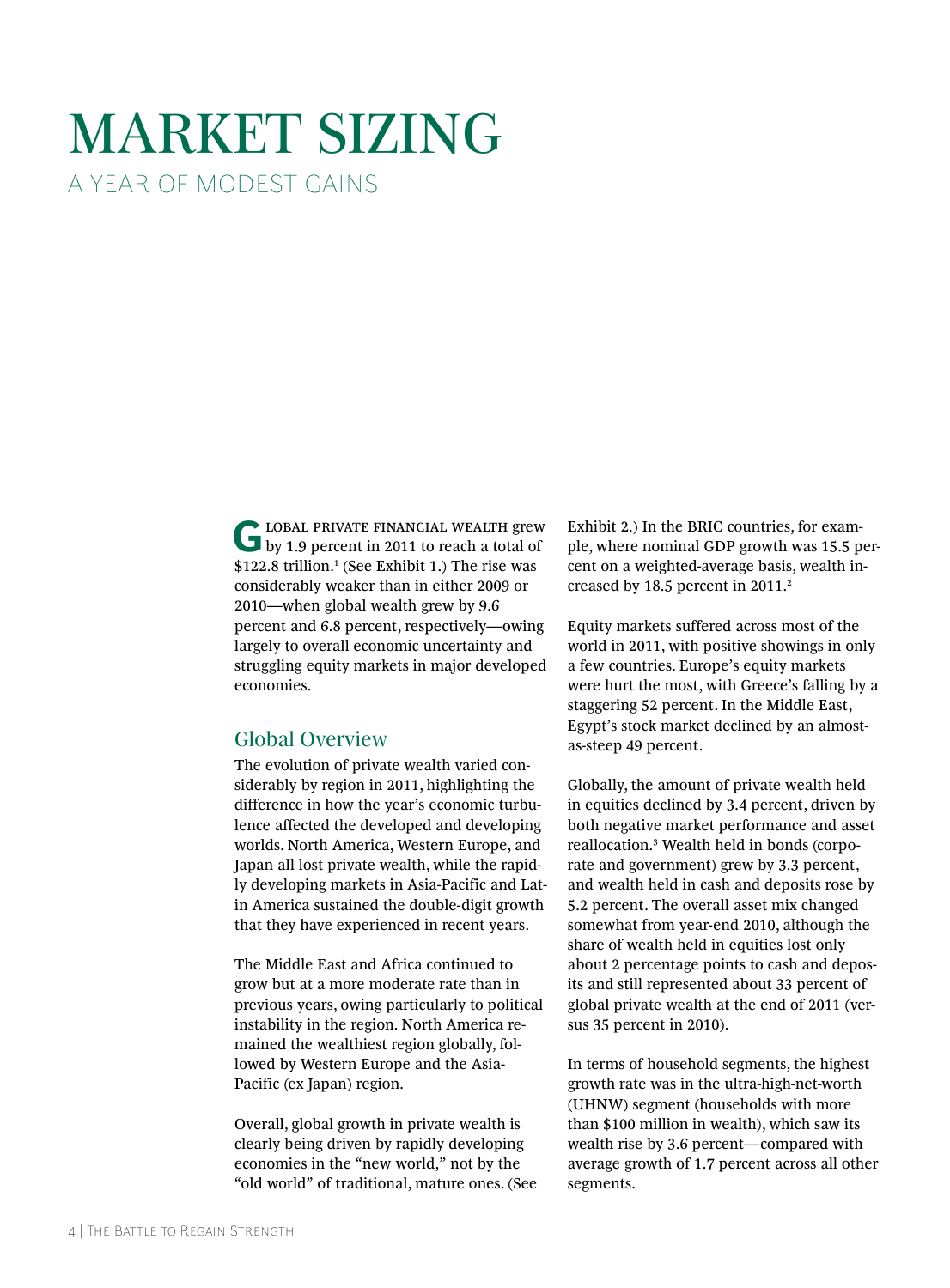

**Source:** BCG Global Wealth Market-Sizing Database, 2012.

**Note:** Private financial wealth numbers for all years were converted to U.S. dollars at year-end 2011 exchange rates to exclude the effect of currency fluctuations. Percentage changes and global totals of private financial wealth are based on complete (not rounded) numbers. Calculations for 2009 and 2010 are based on the same methodology used for the 2011 calculations. Global wealth is measured by financial wealth across all private households. Countries included in each region can be found in the report.

# **Exhibit 2 | The "New World" Drove the Modest Growth in Global Wealth**



**Source:** BCG Global Wealth Market-Sizing Database, 2012.

**Note:** All growth rates are nominal, including GDP growth rates. Performance averages are unweighted and reflect domestic market development. <sup>1</sup>New private financial wealth, generated primarily through income. 2 Growth in asset value.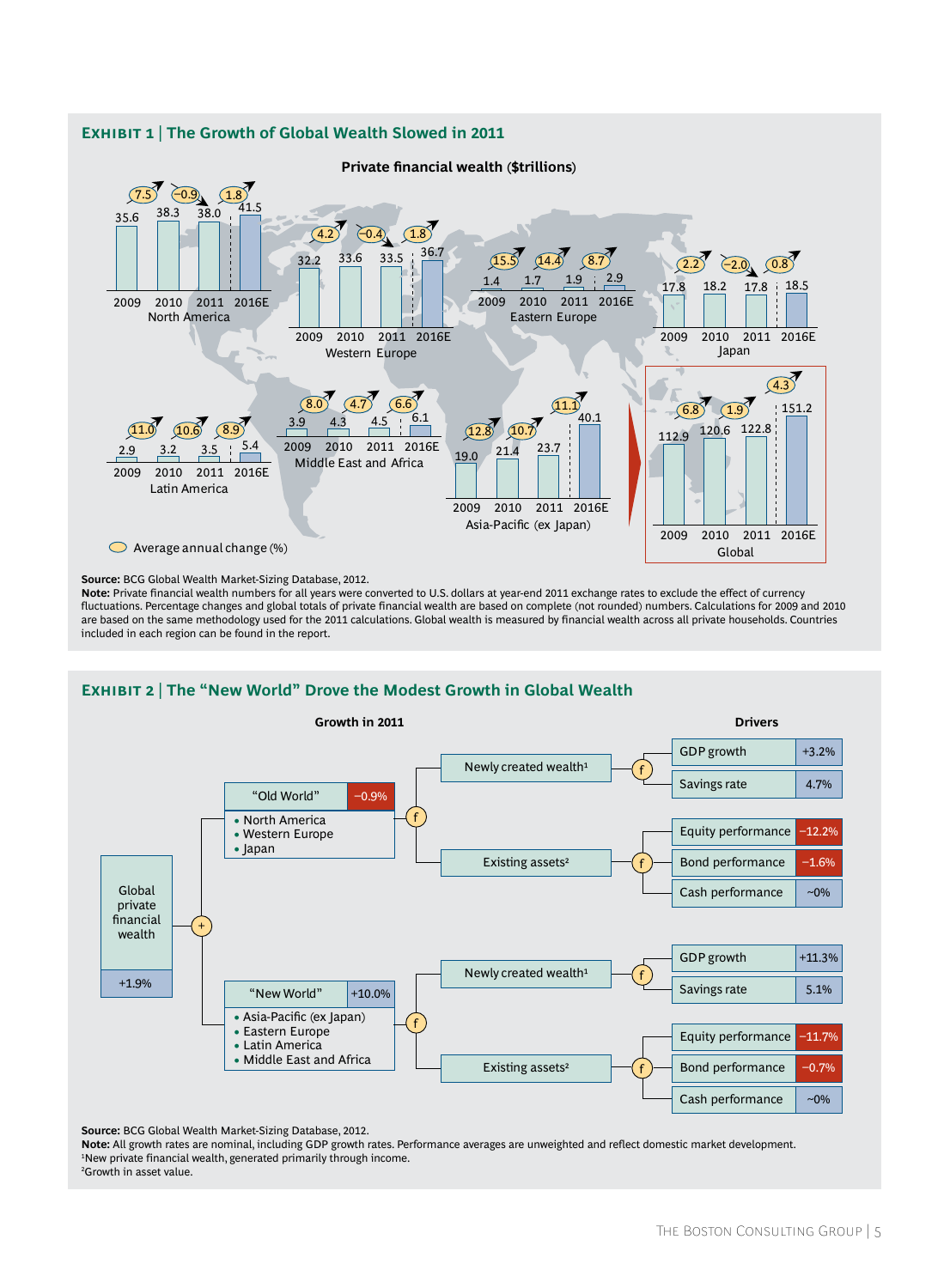Looking ahead, private wealth is expected to post a compound annual growth rate (CAGR) of 4 to 5 percent over the next five years to reach more than \$150 trillion by the end of 2016. Equities will be the fastest-growing asset class, with a projected CAGR of 4.9 percent. By year-end 2016, the share of global wealth held in equities should be 34.0 percent of the total, still below the precrisis share of 38.5 percent. In addition, over the next five years, the total amount of wealth held by all clients with more than \$1 million in wealth should show a CAGR of around 6 percent annually—driven mainly by an increasing number of households in this segment in Asia-Pacific. (See Exhibit 3.) Average

# **Exhibit 3 | UHNW Households Will Post the Strongest Growth over the Next Five Years**



# **Private financialwealth by region (\$trillions) and share of wealth by household segment**

5.4 12% 3.5 60% 28% 12% 3.2 63% 25%  $640<sub>6</sub>$ 24% 12% 2.9 42% 28% 30% 1.9 47% 27% 24% 26% 1.7 50% 26% 45% 46% 10% 4.5 6.1 47% 44%  $9\%$  9% 4.3 48% 44% 23.7 40.1 52% 43% 46% 47% 5% 21.4 7% 54% 41% 5% 2010 2011 2016E 2010 2011 2016E 2010 2011 2016E 2010 2011 2016E  $+5%$  $+8%$  $+8%$  $CAGR<sup>1</sup>$ (5-year)  $+8%$  $+11%$ +9%  $CAGR<sup>1</sup>$ (5-year)  $+7%$  $+9%$  $+12%$  $CAGR<sup>1</sup>$ (5-year)  $+8%$  $+13%$  $+18%$  $CAGR<sup>1</sup>$ (5-year) Household wealth segments  $\sim$   $$1$  million  $\sim$  \$1 million–\$100 million  $\sim$ >\$100 million

**Source:** BCG Global Wealth Market-Sizing Database, 2012.

**Note:** Private financial wealth numbers for all years were converted to U.S. dollars at year-end 2011 exchange rates. Growth rates and totals of private financial wealth are based on complete (not rounded) numbers; segment wealth percentages may not sum to 100 because of rounding. Countries included in each region can be found in the report.

1 Compound annual growth rates (CAGRs) are calculated from year-end 2011 through 2016.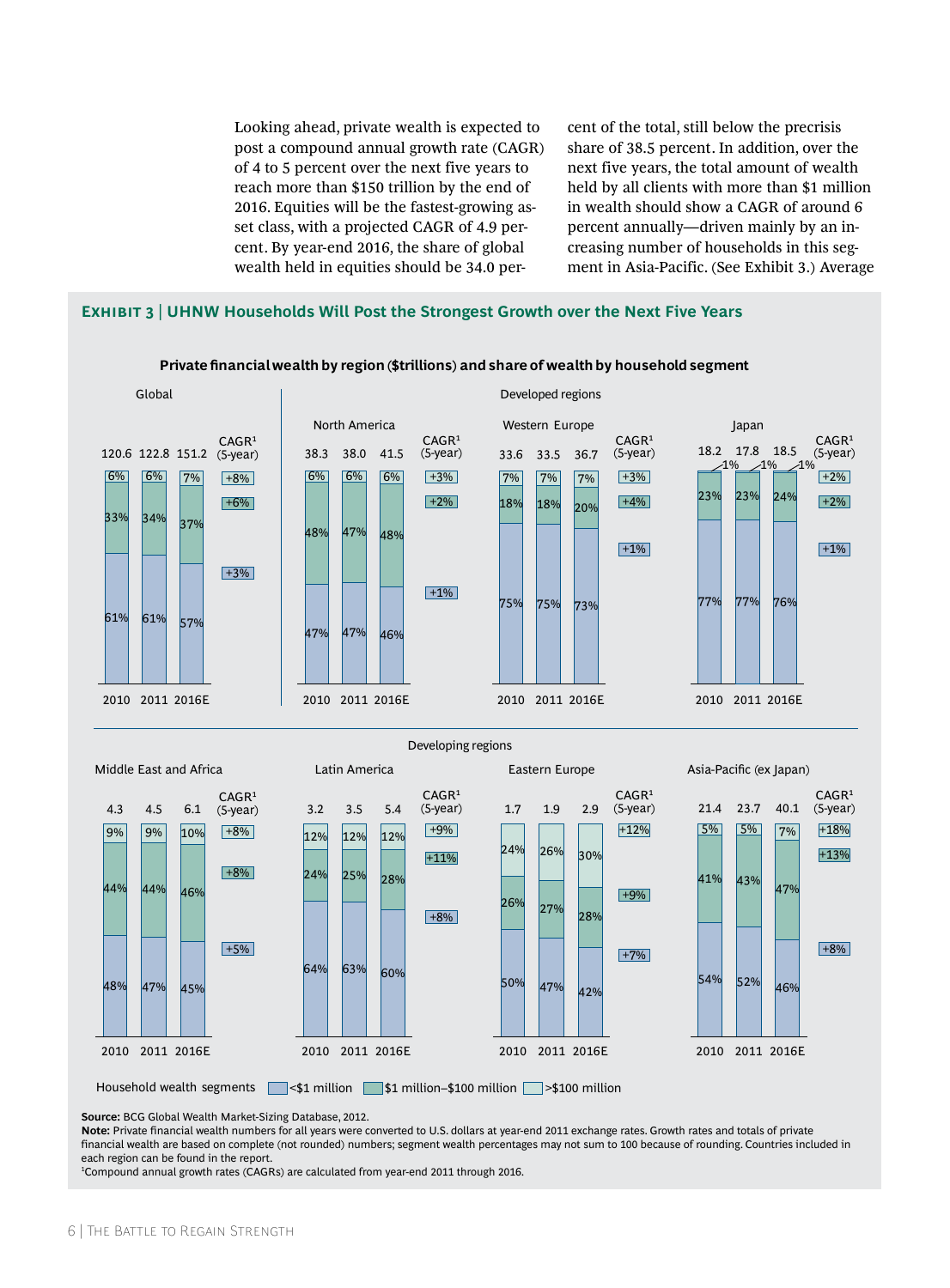wealth for these households is expected to increase just marginally, however. Globally, the UHNW household segment will continue to grow the fastest over the next five years, with a projected CAGR of 8 percent. By contrast, we should see a CAGR of 3 percent in segments below the \$1 million mark.

# Regional Variation

The growth of private wealth varied widely across all regions in 2011.

North America.<sup>4</sup> Private wealth in North America declined by 0.9 percent in 2011 to \$38.0 trillion. The UHNW household segment was hit particularly hard, losing 2.4 percent of its wealth. Overall, the amount of wealth held in equities and bonds decreased by 3.6 percent and 2.1 percent, respectively. The share held in cash and deposits grew by 3.5 percent.

A near default on U.S. government debt, combined with the euro debt crisis, made 2011 an unpleasant year for the U.S. economy. These events, along with the downgrade of the nation's credit rating, led to significant investor uncertainty, with the S&P 500 ending the year basically unchanged from 2010. However, stock markets both in the United States and in other developed countries are expected to gradually recover, driven partly by the assumed future stabilization in the euro zone—painful as that may be. North American wealth is projected to post a CAGR of 1.8 percent over the next five years to reach \$41.5 trillion by the end of 2016.

Western Europe.<sup>5</sup> Although Western Europe did not suffer as much as North America, the euro debt crisis took its toll, and private wealth declined by 0.4 percent to \$33.5 trillion. The region remained the second wealthiest worldwide. The amount of Western European wealth invested in equities fell by a steep 7.1 percent—owing to weak performance in Western European markets and continued asset reallocation with the amount held in bonds rising more sharply than in previous years at 3.2 percent, and cash and deposits increasing by 2.2 percent. Equities lost a 2.1 percentage point share and constituted 28.5 percent of Western European private financial wealth at the end of 2011.

Extreme levels of both government and private debt, as well as the threat of bankruptcy faced by several European Union countries, led to double-digit stock-market declines in some of the region's largest economies—Germany and France—as well as in Greece, Italy, Spain, and Portugal. Owing mainly to repatriations, offshore wealth declined by 2.2 percent, reducing its share of total Western European private wealth to 7.6 percent. Wealth in Western Europe is projected to show a CAGR of 1.8 percent and to reach \$36.7 trillion by the end of 2016, driven by moderate equity-market recoveries in the largest economies.

Asia-Pacific (ex Japan).<sup>6</sup> Private wealth in Asia-Pacific (ex Japan) increased by 10.7 percent in 2011 to \$23.7 trillion, enabling the region to widen its gap with Japan as the third-wealthiest area globally. The strongest growth was in the higher wealth bands, with the share of total wealth held by households with more than \$1 million in wealth increasing to 48 percent. The amount of wealth held in equities grew by 4.1 percent, a far weaker performance than the average annual growth of 17.7 percent witnessed over the previous five years. But wealth held in bonds rose sharply by 17.5 percent, and cash and deposits increased by 13.4 percent.

# The euro debt crisis took its toll on private wealth.

Despite relatively poor stock-market performance in many large Asia-Pacific countries, notably India and China, strong GDP growth driven primarily by high levels of government and private consumption led to new wealth generation. Wealth in the region is expected to continue growing at a double-digit rate, with a projected CAGR of 11.1 percent, reaching \$40.1 trillion by the end of 2016, at which time it will have slightly overtaken Western and Eastern Europe (combined). These gains should be driven largely by sustained strong GDP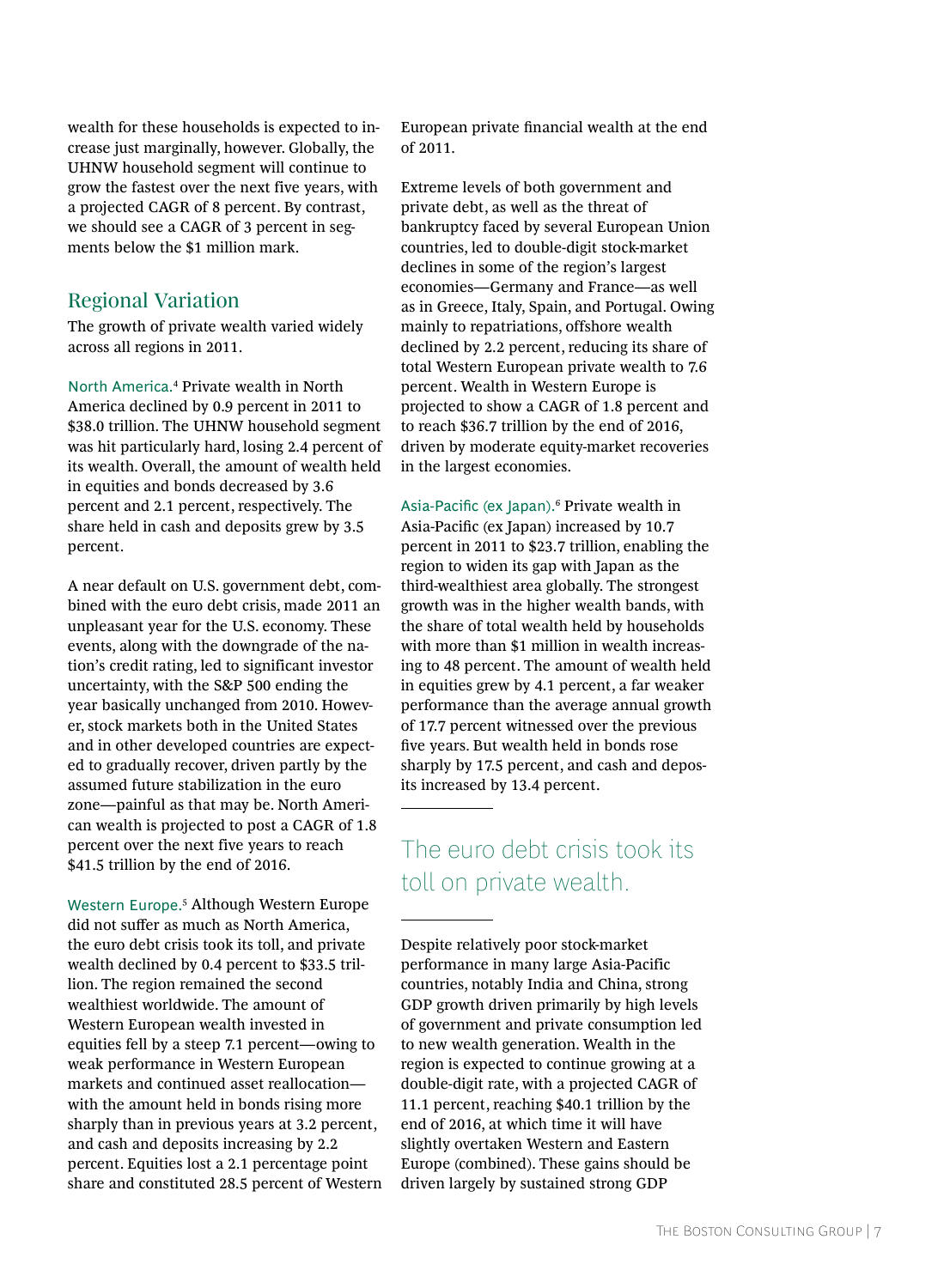growth in China and India and overall stronger stock-market performance.

Japan. Private wealth in Japan decreased by 2.0 percent in 2011 to \$17.8 trillion. The value of wealth held in equities fell by 7.6 percent, while amounts held in bonds as well as in cash and deposits remained virtually flat. Drivers of the overall decline included the lingering effects of the March 2011 earthquake and tsunami—and the subsequent Fukushima nuclear accident—as well as poor stock-market performance resulting from general economic instability. Nonetheless, Japan is expected to overcome these challenges over the next five years. Private wealth is projected to post a CAGR of 0.8 percent to reach \$18.5 trillion by the end of 2016, recovering to pre-Fukushima levels.

Many households crossed the millionaire threshold in developing economies.

Eastern Europe.<sup>7</sup> Russia, with GDP growth well above that of most mature economies, was the primary driver of the 2011 increase in Eastern European wealth, which rose by 14.4 percent to \$1.9 trillion. Each of the three asset classes grew by roughly 14 percent.

Eastern European wealth is forecast to grow significantly faster than Western European wealth—at a CAGR of about 8.7 percent over the next five years—reaching \$2.9 trillion by the end of 2016, with the bulk (\$2.0 trillion) held in Russia. These gains will be driven largely by Russia's status as the world's largest oil producer and its continuing GDP momentum. The UHNW household segment is forecast to show the strongest growth, with wealth rising annually by 12 percent through 2016.

Middle East and Africa.<sup>8</sup> Middle Eastern and African stock markets suffered from the political instability caused by the uprisings across the Arab world in 2011. Still, the region's private wealth grew by 4.7 percent to \$4.5 trillion in 2011, driven by high savings

rates and strong double-digit GDP growth in oil-rich countries such as Saudi Arabia and Kuwait. Although the amount of wealth held in equities decreased by 2.6 percent, the amount held in bonds rose by 13.3 percent and cash and deposits grew by 5.1 percent. Wealth in the UHNW household segment posted the strongest growth, at 9.0 percent, driven by government programs that benefit large family conglomerates. Private wealth in the region is projected to show a CAGR of 6.6 percent to reach \$6.1 trillion in 2016, largely as a result of continued strong GDP expansion in oil-rich countries.

Latin America.<sup>9</sup> Latin American private wealth grew by 10.6 percent in 2011 to \$3.5 trillion, driven primarily by strong GDP growth in Brazil and Mexico. Latin American stock markets were less affected by global economic uncertainty than those in many other economies, with regional wealth held in equities rising by 2.8 percent. Wealth held in bonds soared by 16.6 percent, and cash and deposits rose by 9.2 percent. Private wealth in Latin America is projected to post a CAGR of 8.9 percent over the next five years to reach \$5.4 trillion by the end of 2016—more than double the amount of wealth held in the region in 2006 but still remaining relatively small compared with Asia-Pacific. Particularly in Brazil and Mexico, onshore offerings are becoming more sophisticated as international players enter the market.

# Millionaires

Although the number of millionaire households decreased by a combined 182,000 in the United States and Japan in 2011, globally the number grew by 175,000 as many households crossed the millionaire threshold in developing economies, particularly China and India. The total number of millionaire households reached 12.6 million by the end of 2011, making up about 0.9 percent of the households in our sample (comprising 63 markets representing more than 98 percent of global GDP). The United States still had the largest number of millionaire households (5.1 million), followed by Japan (1.6 million) and China (1.4 million). (See Exhibit 4.) China's number of millionaires should continue to grow strongly, driven by the large number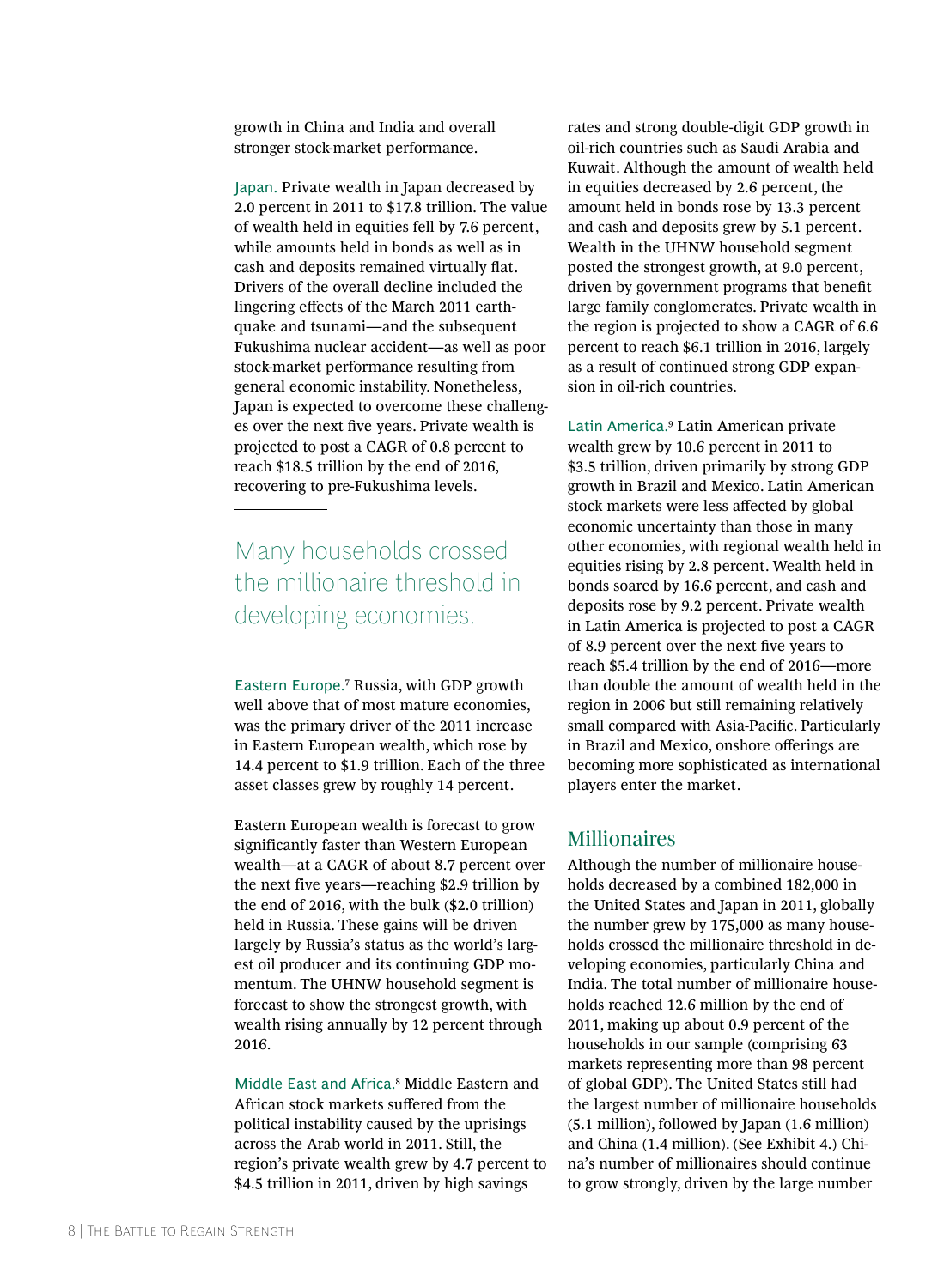# **Exhibit 4 | The United States, Japan, and China Have the Most Millionaires**

#### **Millionaire households**

#### **Ultra-high-net-worth (UHNW) households (more than \$100 million in private financial wealth)**

|                |                    | Number of millionaire<br>households<br>(thousands) |       | Proportion of millionaire<br>households (%) |      |                    | Number of<br>UHNW households |       | Number of UHNW<br>households per<br>100,000 households |                |
|----------------|--------------------|----------------------------------------------------|-------|---------------------------------------------|------|--------------------|------------------------------|-------|--------------------------------------------------------|----------------|
|                |                    | 2010                                               | 2011  |                                             | 2011 |                    | 2010                         | 2011  |                                                        | 2011           |
| 1              | U.S.               | 5,263                                              | 5,134 | Singapore                                   | 17.1 | U.S.               | 2,989                        | 2,928 | Switzerland                                            | 11             |
| $\overline{2}$ | Japan              | 1,640                                              | 1,587 | Qatar                                       | 14.3 | U.K.               | 1,125                        | 1,125 | Singapore                                              | 10             |
| 3              | China              | 1,239                                              | 1,432 | Kuwait                                      | 11.8 | Germany            | 807                          | 807   | Austria                                                | 8              |
| 4              | U.K.               | 411                                                | 411   | Switzerland                                 | 9.5  | Russia             | 607                          | 686   | Norway                                                 | 7              |
| 5              | Germany            | 320                                                | 345   | Hong Kong                                   | 8.8  | China              | 538                          | 648   | Hong Kong                                              | $\overline{7}$ |
| 6              | Switzerland        | 317                                                | 322   | <b>UAE</b>                                  | 5.0  | France             | 480                          | 470   | Kuwait                                                 | 6              |
| 7              | Italy              | 274                                                | 270   | U.S.                                        | 4.3  | Taiwan             | 369                          | 375   | Qatar                                                  | 6              |
| 8              | Taiwan             | 247                                                | 246   | Israel                                      | 3.6  | Switzerland        | 366                          | 366   | Taiwan                                                 | 5              |
| 9              | Hong Kong          | 209                                                | 212   | Taiwan                                      | 3.2  | Turkey             | 318                          | 344   | U.K.                                                   | 4              |
| 10             | France             | 199                                                | 200   | <b>Bahrain</b>                              | 3.2  | Italy              | 319                          | 333   | <b>Netherlands</b>                                     | $\overline{4}$ |
| 11             | Singapore          | 165                                                | 188   | Japan                                       | 2.9  | Austria            | 301                          | 301   | <b>UAE</b>                                             | 4              |
| 12             | Canada             | 175                                                | 185   | Belgium                                     | 2.9  | <b>Netherlands</b> | 291                          | 279   | Belgium                                                | 4              |
| 13             | India              | 134                                                | 162   | Oman                                        | 2.5  | India              | 241                          | 278   | <b>Israel</b>                                          | 4              |
| 14             | <b>Netherlands</b> | 157                                                | 152   | Ireland                                     | 2.2  | Canada             | 252                          | 257   | Sweden                                                 | 3              |
| 15             | Spain              | 147                                                | 139   | <b>Netherlands</b>                          | 2.1  | Australia          | 228                          | 228   | Denmark                                                | 3              |

**Sources:** BCG Global Wealth Market-Sizing Database, 2012.

**Note:** UAE is United Arab Emirates. The 2010 rankings are determined on the basis of year-end 2011 exchange rates.

of initial public offerings (IPOs) expected in the country as well as by new wealth generated mainly by entrepreneurs.

The highest density of millionaire households in 2011 was in Singapore—where more than 17 percent of all households have private wealth of \$1 million or higher—followed by Qatar (14.3 percent), Kuwait (11.8 percent), and Switzerland (9.5 percent). The United States had the largest number of both UHNW and billionaire households in 2011 at 2,928 and 363, respectively. Relative to population size, however, Switzerland had the highest number of UHNW households, and Hong Kong was the leader in the number of billionaires—driven partly in both countries by the immigration of billionaire families.

UHNW households held \$7.1 trillion, or 5.8 percent of global private wealth, in 2011, a 3.6 percent increase over 2010. At a projected CAGR of about 8 percent over the next five years, UHNW households should hold \$10.3 trillion, or 6.8 percent of global wealth, by the end of 2016.

#### **NOTES**

1. Private financial wealth includes cash and deposits, money market funds, listed securities held directly or indirectly through managed investments, and other onshore and offshore assets. It excludes investors' own businesses, residences, or luxury goods. Global wealth reflects total financial assets across all households. Unless stated otherwise, wealth figures and percentage changes are based on local totals converted to U.S. dollars at year-end 2011 exchange rates for all years in order to exclude the effect of fluctuating exchange rates.

2. GDP data are from Economist Intelligence Unit. 3. This chapter looks at three asset classes: equities, bonds, and cash and deposits. Managed funds are distributed across these three asset classes on a country-by-country basis.

4. United States and Canada.

5. Germany, France, United Kingdom, Ireland, Italy, Spain, Portugal, Switzerland, Austria, Netherlands, Belgium, Norway, Sweden, Finland, Denmark, and Greece.

6. Taiwan, China, Australia, South Korea, Hong Kong, India, Singapore, Indonesia, Thailand, Malaysia, New Zealand, Philippines, and Pakistan.

7. Russia, Poland, Czech Republic, Hungary, and Slovakia.

8. Saudi Arabia, United Arab Emirates, Israel, Turkey, South Africa, Kuwait, Iran, Egypt, Algeria, Qatar, Oman, Morocco, Lebanon, Bahrain, Tunisia, Syria, Yemen, and Jordan.

9. Mexico, Brazil, Venezuela, Colombia, Argentina, Chile, Peru, and Uruguay.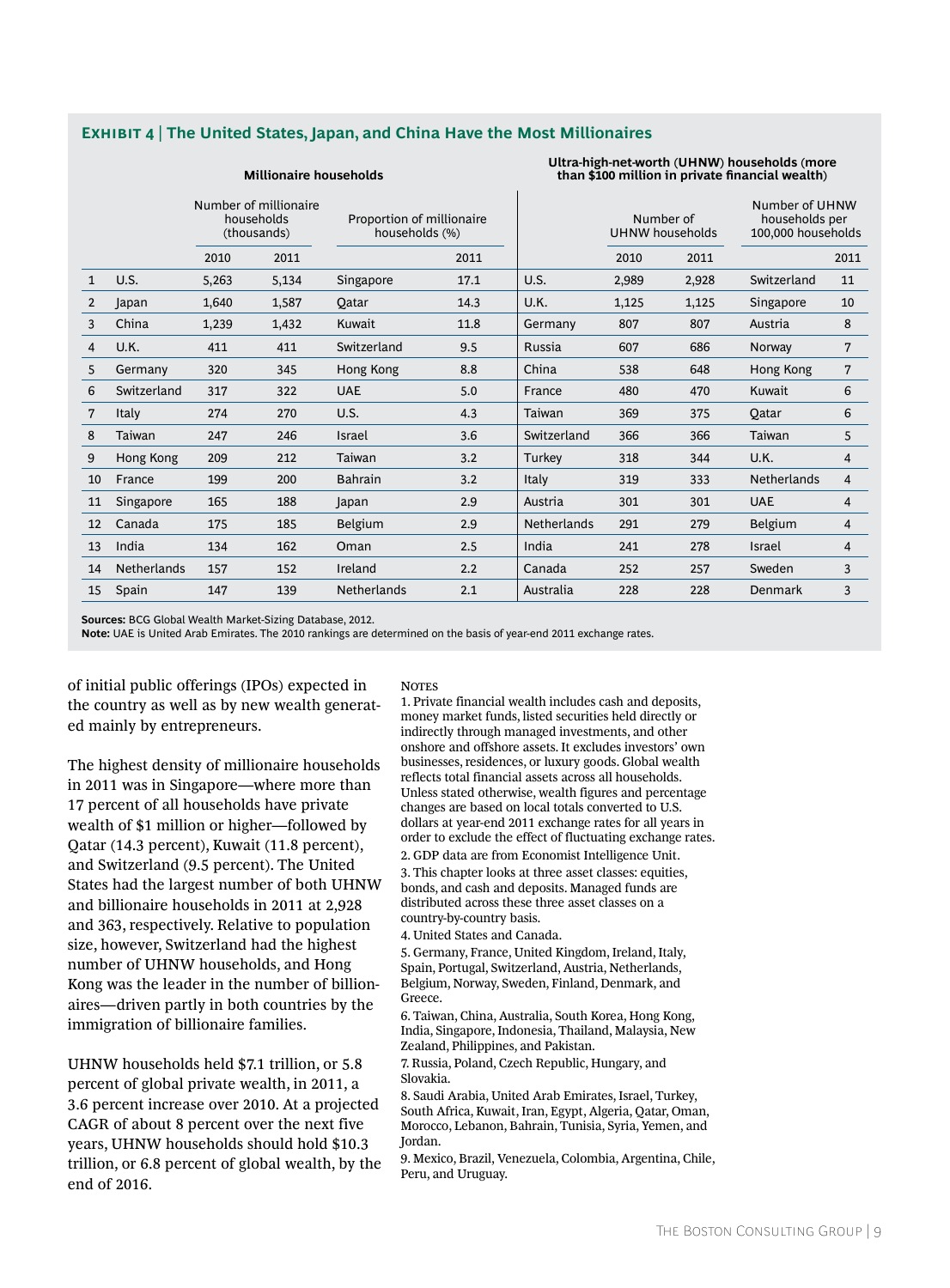# OFFSHORE WEALTH A CHALLENGED DOMAIN

**BECAUSE WEALTH MANAGEMENT CLIENTS**<br>will always seek diversification, broad private-banking capabilities, specialized expertise, high-quality service, discretion, and domiciles with relatively high levels of economic and political stability, there will always be a need for offshore banking. In 2011, offshore wealth—defined as assets booked in a country where the investor has no legal residence or tax domicile—increased to \$7.8 trillion, up 2.7 percent from 2010. The increase was driven partly by a flight to safe havens by investors in politically unstable countries and partly by inflows from UHNW families based in rapidly developing economies.

# Greater Scrutiny

Despite ongoing client needs and interest, however, offshore wealth management as an industry remains under intense and increasing pressure owing to greater regulatory scrutiny—particularly from tax authorities in the United States and Western Europe. Simply put, in difficult fiscal times such as these, governments need funds—and cracking down on perceived "tax havens" is one way of obtaining them.

Of the major offshore banking centers, Switzerland has received the most attention from foreign tax authorities. It is still the largest center, with about \$2.1 trillion in offshore

wealth booked in Swiss-domiciled banks in 2011—although it experienced stagnant growth compared with 2010 as funds flowing in from the "new world" just offset those flowing out from the "old world." (See Exhibit 5.) In addition, Switzerland has already established new transparency and withholding-tax agreements with the United States and Germany, and related discussions with Belgium, France, Italy, the United Kingdom, and other countries are in progress. These initiatives aimed at greater transparency, the disclosure and regularization of legacy assets, and the adoption of withholding taxes on investment income—have altered the Swiss landscape, somewhat increasing the attractiveness of other offshore centers.

Although the single biggest pool of private financial wealth booked offshore in Switzerland still comes from Western European clients, this wealth declined by 2.2 percent in 2011 and will likely continue to erode. Another traditional offshore center, Luxembourg, has experienced a decline in wealth owing to its high exposure to Western European investors. In both Switzerland and Luxembourg, client assets originating in North America have dwindled to an almost negligible amount.

Obviously, in regions where concerns over issues such as tax fraud and tax evasion are less pronounced, regulatory scrutiny is con-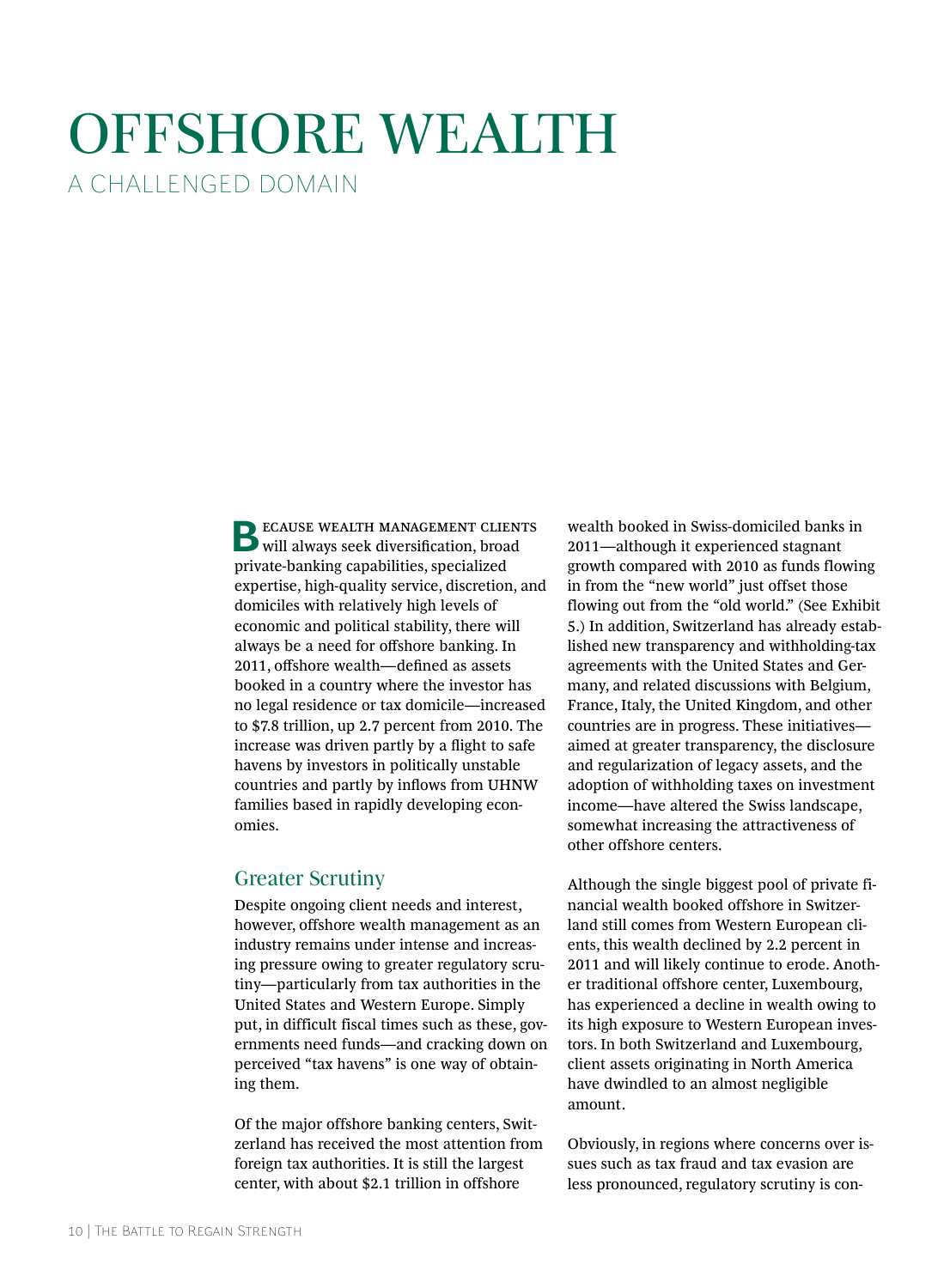



#### **Private financial wealth held in offshore centers, 2011 (\$trillions)**

**Note:** Discrepancies in totals reflect rounding. 1 Predominantly Miami and New York.

2 Includes Dubai and Monaco.

siderably less onerous. Indeed, offshore centers such as Hong Kong and Singapore, whose clients come mainly from Asia-Pacific and the Middle East—rather than from the United States and Western Europe—have been much less affected by the calls for greater transparency and tax rigor in the industry. For example, governments in the Middle East do not take issue with residents booking financial assets in offshore hubs such as Switzerland, the United Kingdom, and Singapore.

# Imperatives for New Offshore Growth

The key question for traditional offshore centers and for the banks that operate in them is simply this: Where will growth come from in the future? In Switzerland, for example, asset inflows from investors in neighboring countries will certainly decline. Through 2016, we expect Western European assets booked in Switzerland to decrease substantially because of new, stricter taxation agreements. That said, Switzerland will continue to be the largest offshore financial center in the near future, benefiting from asset inflows that originate in high-growth regions such as Latin America, Eastern Europe, the Middle East, and Africa. Nevertheless, if recent growth rates remain constant, it is possible that Singapore and Hong Kong combined will surpass Switzerland as an offshore booking center in terms of size in the next 15 to 20 years.

Overall, regulatory tightening will mean that the amount of assets flowing to all offshore centers from investors in markets where tax regimes are becoming ever stricter will decline—owing to supplementary tax payments, penalties, repatriation, increased consumption, and the elimination of small accounts. At the same time, client assets flowing offshore from the "new world," especially countries with underdeveloped private-banking industries, will continue to grow. Clearly, offshore centers with a favorable client-domicile mix will have a structural advantage—particularly Singapore and Hong Kong, which are attracting offshore wealth originating in high-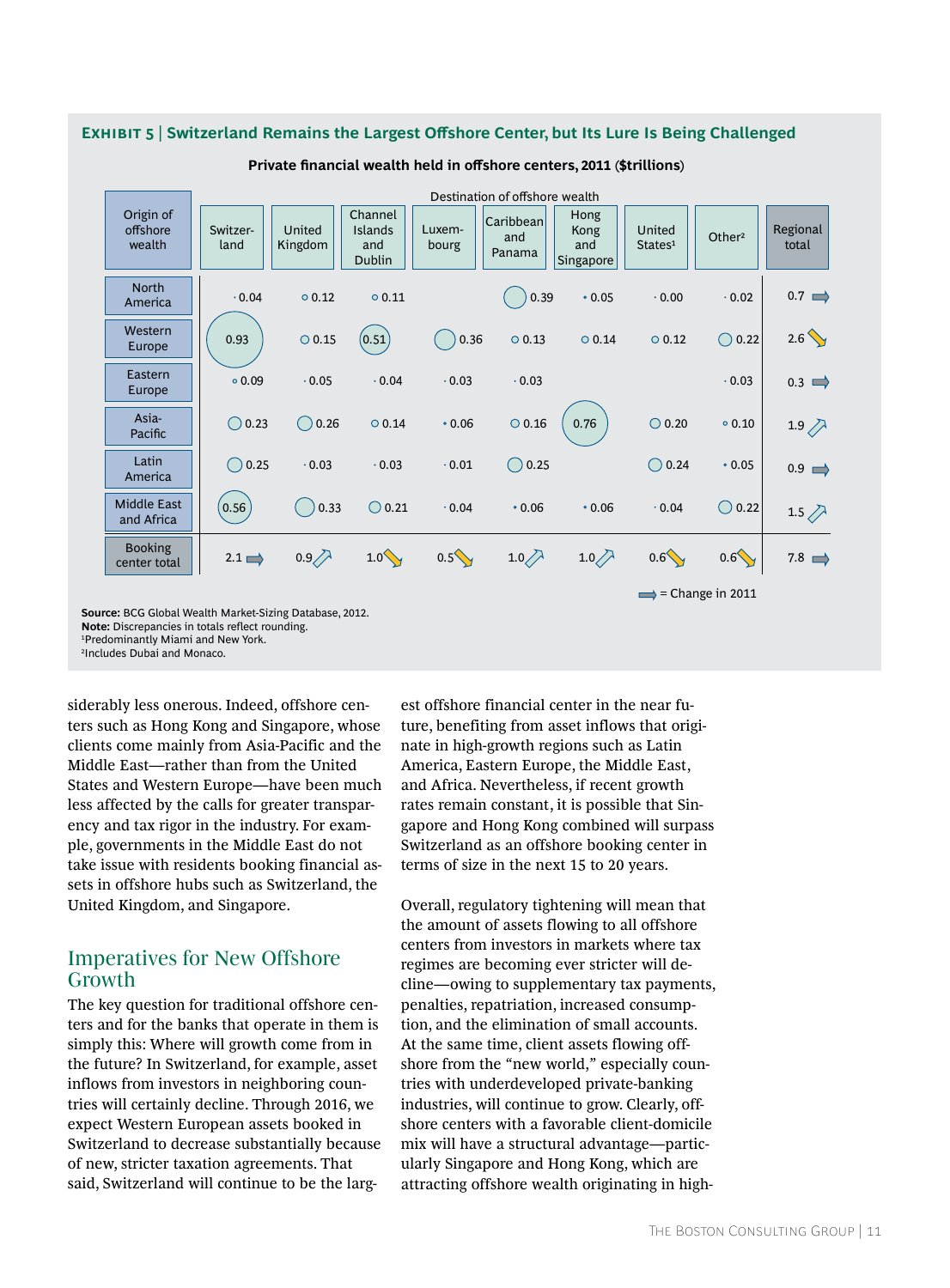growth countries. Roughly 75 percent of assets booked offshore in Hong Kong and Singapore are from Asia-Pacific.

What does this new landscape really mean for wealth managers? First, it is clear that the "one size fits all" business model is dead. In the future, wealth managers will need tailored offerings and distinctive advice and service models for each client domicile. Individual relationship managers (RMs) will no longer be able to serve clients from a large number of domiciles because regulatory compliance will become more complex and country-specific—making it impossible to master the distinct requirements of many different client domiciles. Due diligence on new assets with regard to the source of wealth and its tax status will by necessity have to become more rigorous. As an overarching consequence, many wealth managers will essentially have to reinvent themselves, rethinking their strategies and operating models for each target market. They will have to customize and focus their offerings to meet each client's specific needs with regard to products, services, tax reporting, and preferred booking centers.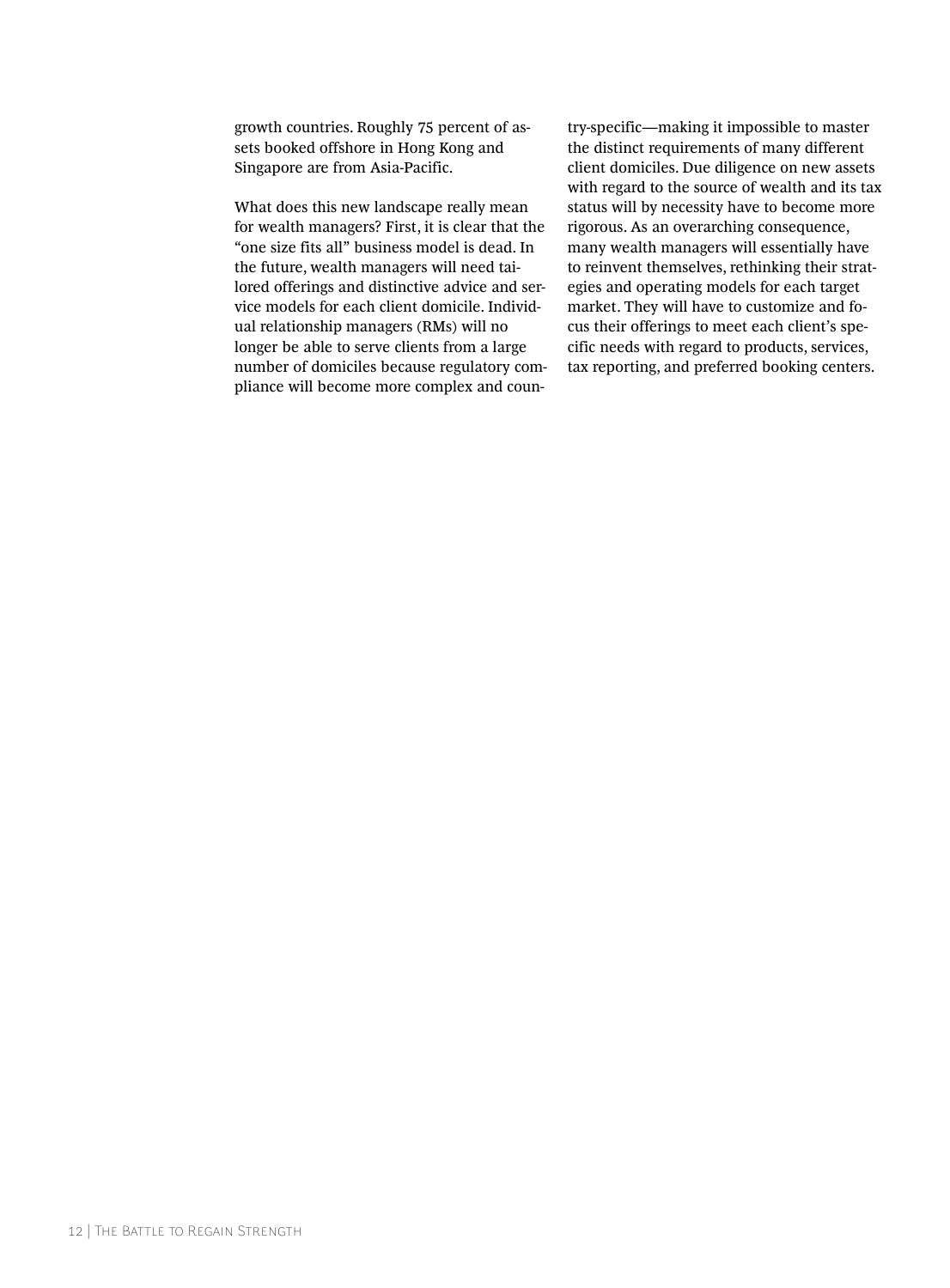# WEALTH MANAGER BENCHMARKING A FIGHT FOR PROFITABILITY

**TO UNDERSTAND HOW WEALTH managers** fared in 2011, BCG benchmarked the performance of more than 130 institutions either private banks or wealth management units of large universal-banking groups—in Europe, Asia-Pacific, North America, and Latin America. Overall, wealth managers faced considerable difficulties in their efforts to bolster growth in assets under management (AuM) and revenues amid a highly uncertain market environment. That said, some cost-reduction efforts have started to show a positive impact on wealth managers' bottom lines.

Globally, the asset bases of the wealth managers in our sample remained flat in 2011, compared with a gain of 11 percent in 2010. The principal reason for the lack of growth was the deterioration in market values, which was not offset by net new inflows. Still, there was wide variation in how wealth managers fared across regions and performance categories. (See Exhibit 6.) Among the results are the highlights below:

• AuM decreased in Europe for both offshore and onshore institutions. Economic instability, demonstrated by euro zone challenges and negative market performance, led clients to shift wealth into real (nonfinancial) assets and to deleverage in order to reduce their exposure.

- The rate of net new asset (NNA) generation—which measures the difference between asset inflows and outflows in comparison with the asset base at the beginning of the period—increased to 4 percent in 2011 from only 2 percent in 2010 for European offshore institutions, and to 10 percent from 7 percent in Asia-Pacific—owing partly to new wealth creation but also to improved front-office capabilities, more-proactive RMs, and an increased focus on client retention.
- Global revenues were virtually stagnant in 2011, rising by just 1 percent. Global return on assets (ROA) increased slightly but was still significantly below historical levels. Broadly, wealth managers were able to increase their level of trading activities and shift somewhat to highermargin products.
- Cost-to-income ratios (CIRs) varied across regions in 2011, from 68 percent in Latin America and 80 percent in Asia-Pacific to 65 percent for European onshore players and 76 percent for European offshore players—in all cases representing an increase over the previous year.
- Revenue and cost challenges resulted in a slight decrease in profitability in most regions in 2011. For example, for European offshore players as well as Latin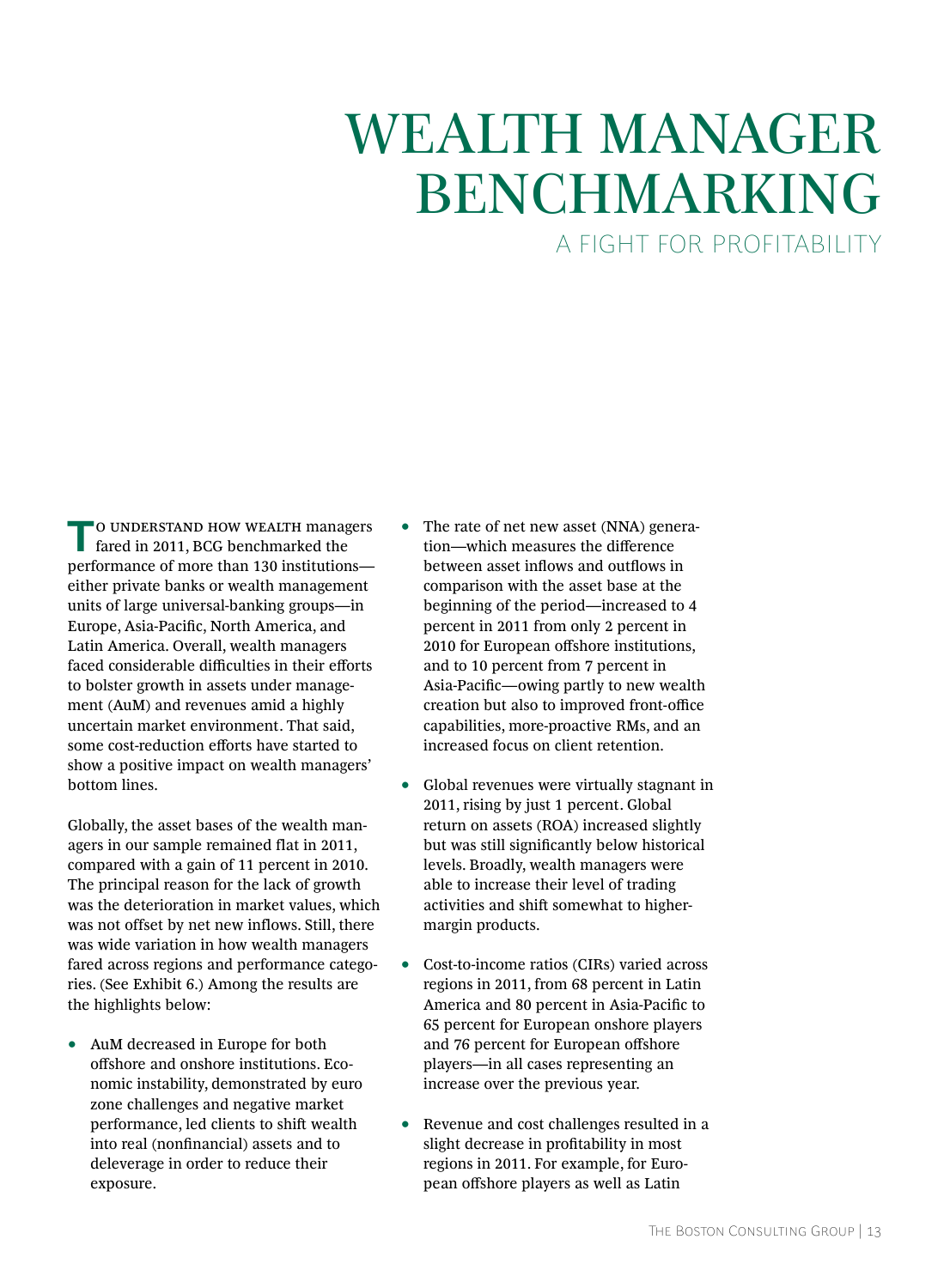# **Exhibit 6 | There Was Wide Variation in How Wealth Managers Fared Across Regions and Performance Categories**

|                                                                   | European<br>offshore<br>institutions <sup>1</sup> | <b>European</b><br>onshore<br>institutions    | Asia-<br><b>Pacific</b><br>(ex Japan) | Latin<br>American<br>institutions | <b>North</b><br>American<br>banks        | <b>North</b><br>American<br>brokers |  |
|-------------------------------------------------------------------|---------------------------------------------------|-----------------------------------------------|---------------------------------------|-----------------------------------|------------------------------------------|-------------------------------------|--|
|                                                                   | 2009 2010 2011                                    | 2009 2010 2011                                | 2009 2010 2011                        | 2009 2010 2011                    | 2009 2010 2011                           | 2009 2010 2011                      |  |
| Growth<br>Change in<br>AuM (%)                                    | 10<br>$\mathbf{1}$<br>$\overline{-2}$             | 12<br>8<br>$\overline{-3}$                    | 27<br>11<br>$\overline{2}$            | 20<br>13<br>$9\,$                 | 13<br>$\,6$<br>$\overline{5}$            | 19<br>13<br>$\mathbf{1}$            |  |
| Net new<br>assets <sup>2</sup> (%)                                | 4<br>$\frac{2}{2}$<br>$-1$                        | $\frac{3}{\sqrt{2}}$<br>3<br>$\frac{4}{\Box}$ | 10<br>$\overline{7}$<br>5             | 8<br>8<br>$\sf 5$                 | $\mathbf{1}$<br>$\mathbf 0$<br>$\pmb{0}$ | 13<br>$\mathbf{1}$<br>$\mathbf{1}$  |  |
| ROA <sup>3</sup><br>(basis<br>points)                             | 95<br>94<br>87                                    | 73<br>73<br>71                                | 73<br>69<br>65                        | 83<br>83<br>68                    | 92<br>90<br>84                           | 83<br>78<br>79<br>۰                 |  |
| <b>Products</b><br>Discretion-<br>ary<br>mandates<br>(% of AuM)   | 15 15<br>16                                       | 22<br>23<br>15                                | $\overline{2}$<br>6<br>$\overline{4}$ | 24<br>18<br>22<br>۰               | 45<br>36 41                              | 12<br>12<br>12                      |  |
| <b>Frontline</b><br>CAL<br>per RM<br>(\$millions)                 | 249 248<br>259                                    | 234<br>220 184                                | 273<br>226 238                        | 297<br>255 207                    | 263 287<br>301                           | 129 97<br>105<br>Ð                  |  |
| Revenue<br>per RM<br>(\$millions)                                 | 2.4<br>$2.2$ 2.3                                  | 1.5<br>$1.4$ 1.2                              | 1.7<br>$1.5$ 1.6                      | 2.2<br>$1.9$ 1.7                  | 2.7<br>$2.3$ 2.6                         | $0.8\quad 0.7$<br>0.8               |  |
| <b>Efficiency</b><br>Cost-to-<br>income<br>ratio <sup>4</sup> (%) | 74<br>76<br>74                                    | 68<br>62<br>65<br>۰                           | 81<br>80<br>75<br>$\bullet$           | 68<br>65<br>63<br>Ð               | 75<br>75<br>73<br>$\bullet$              | 94<br>88<br>83                      |  |
| Pretax profit<br>margin <sup>5</sup><br>(basis<br>points)         | 27<br>26<br>23<br>۰                               | 29<br>27<br>27                                | 18<br>$16\,$<br>15<br>÷               | 33<br>29<br>23<br>۰               | 27<br>26<br>27<br>٠                      | 14<br>10<br>$\sqrt{5}$              |  |

**Source:** BCG Wealth-Manager Performance Database, 2010 through 2012.

**Note:** This analysis was based in Swiss francs for European offshore institutions, in euros for European onshore institutions, and in U.S. dollars for all other institutions. CAL is client assets and liabilities. CAL per RM and revenue per RM are in U.S. dollars for all institutions; averages are weighted by CAL; figures for 2009 and 2010 may deviate from previous reports because the sample size has increased.

1 Offshore institutions included primarily private banks from Switzerland.

2 Relative to year-end 2010 AuM.

3 Revenues divided by yearly average client assets and liabilities.

4 Cost-to-income ratios of European onshore institutions are likely to be understated because large banks often do not fully allocate costs to their privatebanking operations.

5 Revenues less total costs from private banking, divided by average CAL.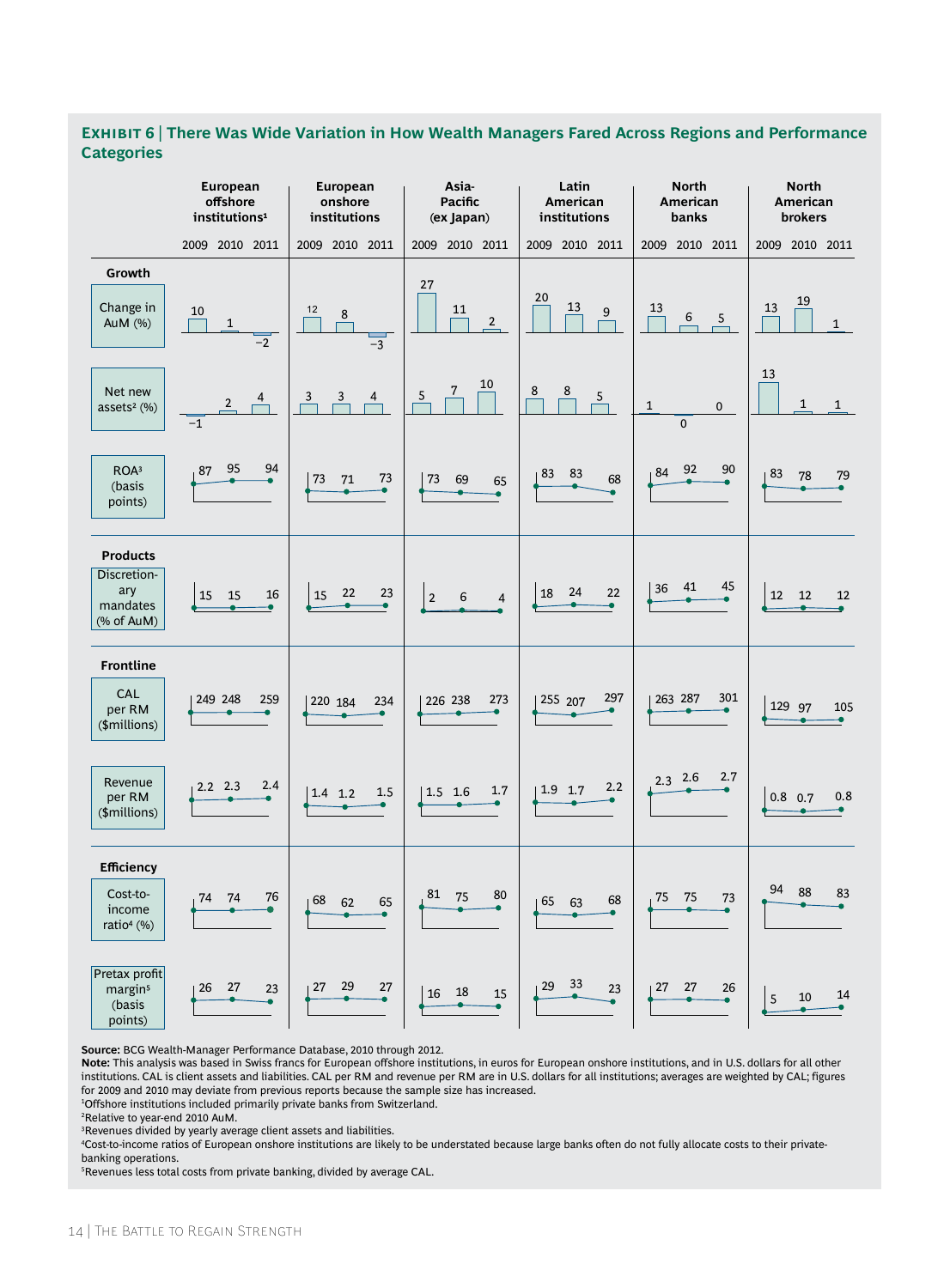American institutions, pretax profit margins of 23 basis points reflected a deterioration from the previous year. Pretax profit margins for North American brokers improved from 10 basis points to 14 basis points—largely because of cost reductions.

- ROA for European onshore banks and North American brokers rose by 2 basis points and 1 basis point, respectively. However, ROA declined in Latin America (from 83 basis points in 2010 to 68 basis points in 2011) and Asia-Pacific (from 69 basis points to 65 basis points), as well as among North American banks (from 92 basis points to 90 basis points) and European offshore banks (from 95 basis points to 94 basis points).
- ROA also varied considerably across AuM wealth bands, being highly dependent on service models, pricing, and client seg-

mentation. (See Exhibit 7.) ROA declined in all wealth bands among European offshore banks, but the dip was especially strong in the \$0.25 million to \$1 million segment (144 basis points in 2011 versus 172 basis points in 2010). By contrast, European onshore banks managed to increase ROA in most segments. In all regions, banks barely managed to increase ROA for wealth bands above \$20 million, reflecting the strong negotiating power of these client segments. Particularly in the UHNW band, ROA shrank in almost all regions, with only North American banks showing a slight increase (2 basis points).

Our benchmarking also revealed other dynamics concerning products, front-office excellence, and costs.

Products. In 2011, most institutions in our sample managed to keep their share of discretionary mandates relatively stable, with



# **Exhibit 7 | Achieving High ROA Depends on Service Model, Pricing, and Segment Approach**

**Source:** BCG Wealth Manager Performance Database, 2011 and 2012.

**Note:** This analysis was based in U.S. dollars; averages were weighted by client assets and liabilities.

2 North American brokers are not part of this analysis because of the difference in business model.

3 Revenues divided by average client assets and liabilities.

<sup>1</sup> Offshore institutions included primarily private banks from Switzerland.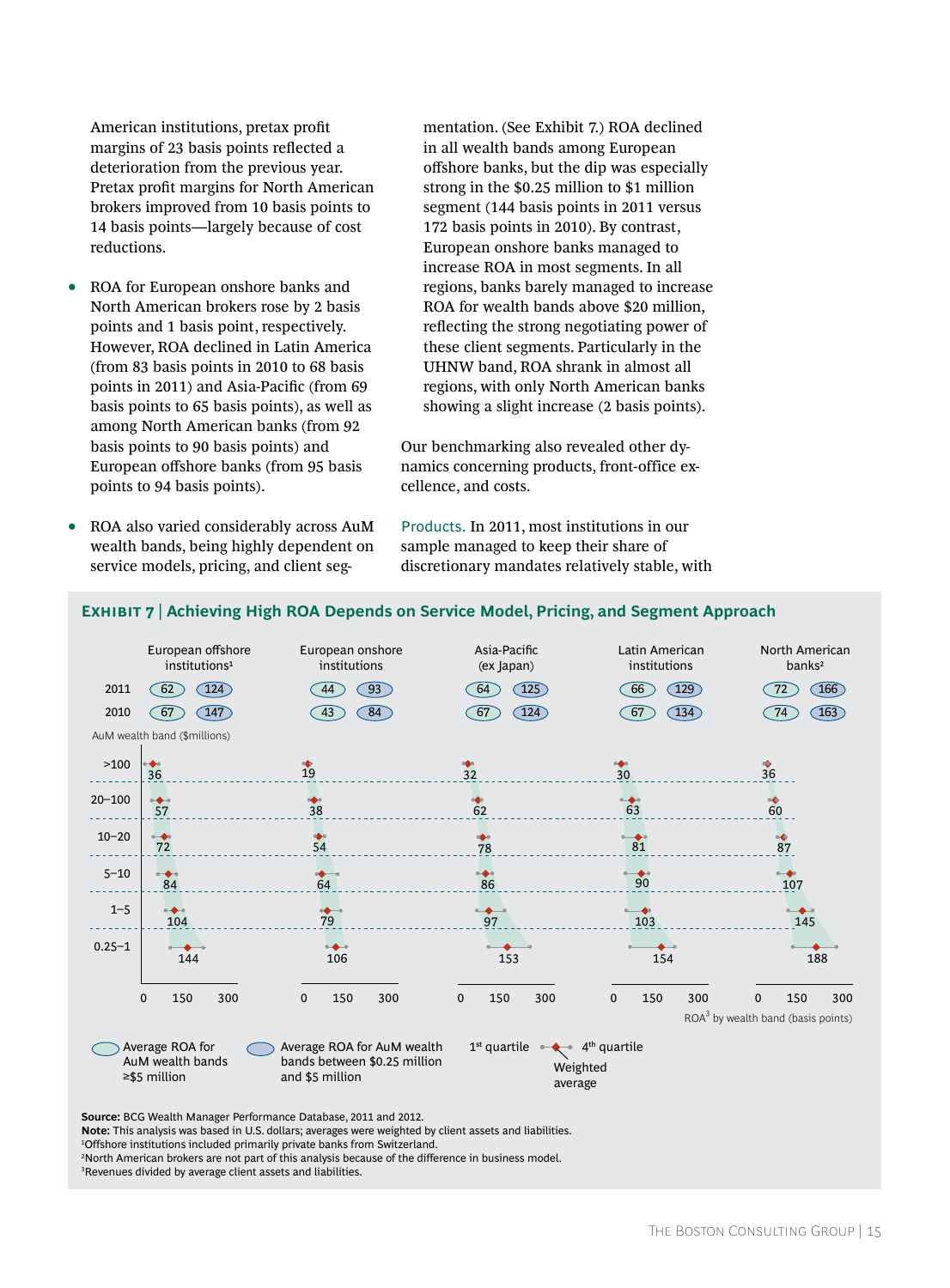a slight decrease to 21 percent (from 24 percent in 2010). Yet there was wide variation by region, driven by differences among business models. European offshore banks were able to slightly increase their share of discretionary mandates (from 15 percent to 16 percent), while Asia-Pacific banks saw a decline to 4 percent, down from 6 percent the previous year. Nevertheless, discretionary mandates remain an opportunity for Asian banks that use the right business model and that, for example, are not acting only as brokers.

Clients generally continued to allocate their assets in a conservative manner: 23 percent in cash and deposits, 21 percent in direct bonds, and 25 percent in direct equities. Allocations to managed funds increased to 21 percent (up from 18 percent in 2010) and alternative and other investments together made up 10 percent. Loans as a percentage of AuM were at 13 percent, up from 9 percent in 2010.

Front-Office Excellence. Globally, the size of total client portfolios per RM increased to a weighted average of \$266 million in 2011, with especially positive trends in Latin America and Asia-Pacific. One reason for the increase was a reduction in RM head counts (as banks weeded out poor performers), leading to the streamlining and consolidation of client portfolios. Also, sales force initiatives aimed at achieving a more rigorous, efficient, and performance-oriented approach were effective for some banks. Many institutions have increasingly aligned RM capabilities with higher client expectations about investment advice. Consequently, weighted-average revenue per RM increased slightly to \$2.2 million, up from \$2.1 million in 2010.

Costs. Overall, the share of costs related to the front office has gradually decreased over the past few years as wealth managers have invested more in areas such as operations and IT. (See Exhibit 8.) Additionally, tighter regulations and greater transparency require-



# **Exhibit 8 | CIRs for Offshore Banks Have Increased Because of Higher Non-Front-Office Costs**

**Source:** BCG Wealth Manager Performance Database, 2012.

**Note:** This analysis was based in U.S. dollars; averages were weighted by client assets and liabilities. CIR = cost-to-income ratio. Numbers may not add up to 100 because of rounding.

1 Includes accounting, finance, and control; human resources; communications and marketing; and other central functions. 2 Includes institutions from Switzerland, Andorra, Singapore, Hong Kong, and Latin America.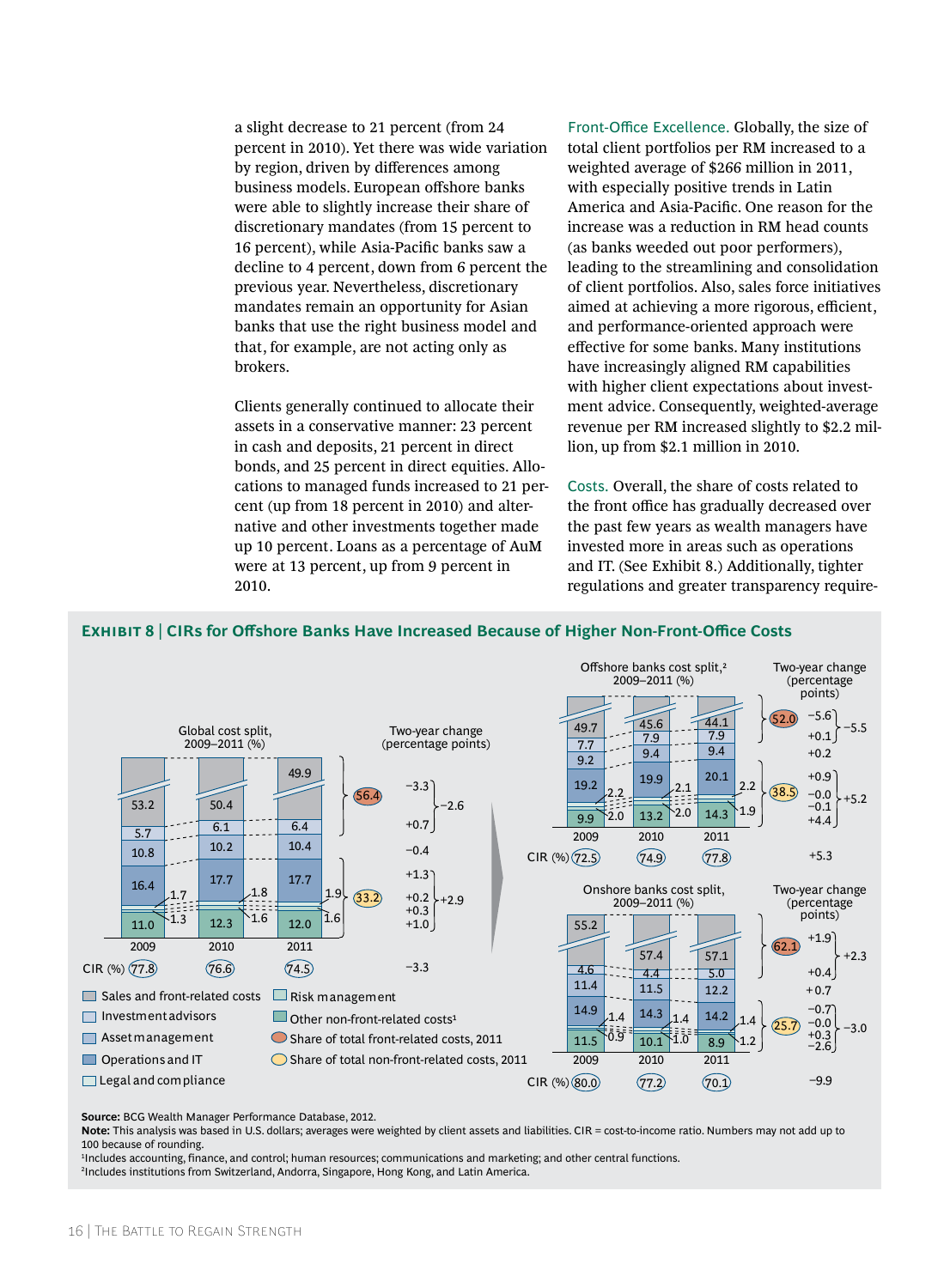ments have resulted in a slightly higher share of legal, compliance, and risk management costs.

Offshore private banks' front-office costs as a share of total costs were significantly lower than at onshore institutions in 2011—52.0 percent versus 62.1 percent—mainly attributable to a more passive service model with regard to managing client relationships. However, non-front-office (corporate center) costs have gradually risen owing to more-complex transactions and higher legal, compliance, and risk-management expenses, leading to higher CIRs. For onshore private banks, corporate-center costs have shown a downward trend, with cost-reduction programs and outsourcing starting to pay off.

For a number of European offshore banks, booking centers were also a significant cost driver. In our sample, these banks did business in an average of four booking centers, with some players present in as many as 13 centers. However, with 82 percent of AuM (on average) booked at one key center, the remaining centers were often below critical mass, suggesting that a leaner structure would be beneficial. Banks need to consider the value of each booking center in terms of meeting client needs.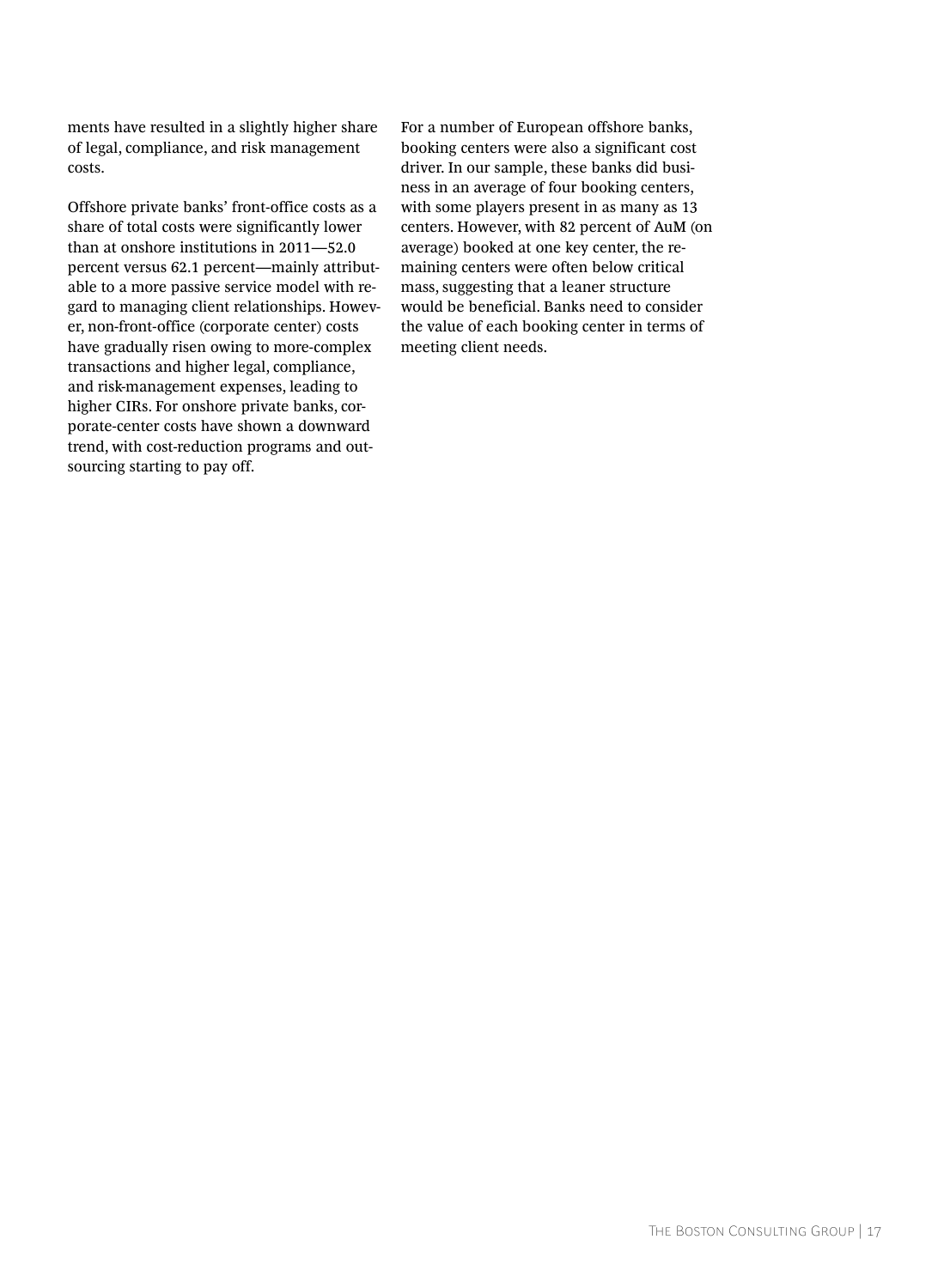# ALTERNATIVE BUSINESS MODELS

# NEW PRESSURES ON WEALTH MANAGERS

O VER THE PAST SEVERAL years, a handful of wealth management business models outside the mainstream have taken advantage of the disruption caused by the financial crisis and the willingness of clients to consider new alternatives. Traditional wealth managers should aim not only to defend their turf but also to profit from evolving client preferences by adapting their own business models—incorporating different elements from those of unconventional competitors and making sure that they keep their finger on the pulse of what their clients want. (See the sidebar "Client Discovery Never Ends.")

Each of the three alternative business models described below is exerting pressure on established wealth managers, albeit to varying degrees.

External Asset Managers (EAMs). Also known as independent financial advisors or registered investment advisors, these players were in a prime position following the crisis to capture clients who had become disenchanted with private banks. And although their influence varies widely by market, they have gained momentum overall. The EAM value proposition revolves around personal relationships backed by customized, independent advice.

EAMs represent about 20 percent of the wealth management market in the United Kingdom, 13 percent in Switzerland, and less than 5 percent in the United States. In most other developed countries, they account for under 3 percent of the market—and even less in Asia and Latin America, although the business is developing rapidly. EAMs compete with private banks, but they also depend on them for custody and transaction services as well as for certain products and reporting tasks. In parallel, although some private banks view EAMs strictly as a threat, others see them as a platform or sales channel for their own products and services that can boost operational leverage.

But EAMs are under increasing pressure, too. For example, the regulatory changes taking place are likely to be more abrupt for EAMs—especially if they become subject to banking regulation laws in their markets. In addition, models of remuneration between banks and EAMs are under scrutiny, as are retrocessions (payments from product suppliers). Still, EAMs seem well positioned to continue challenging traditional wealth managers.

EAMs argue that they are more dedicated to the client and better able to provide unbiased advice (their retrocession deals notwithstanding). Moreover, successful relationship managers often opt to become EAMs, viewing that role as having fewer restrictions and better income potential.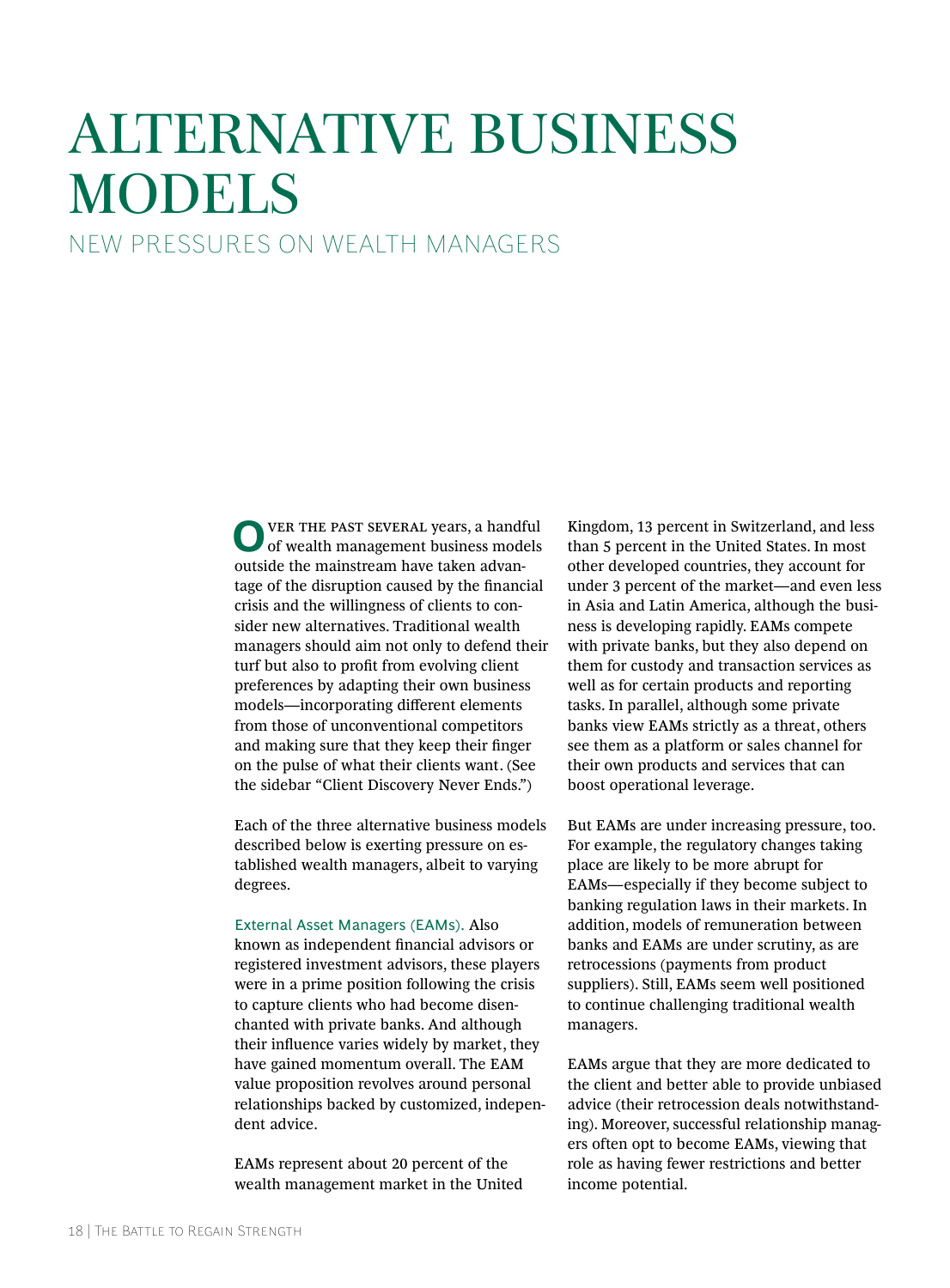# CLIENT DISCOVERY NEVER ENDS

In such times as these, when many investors are more risk-averse and pricesensitive—and increasingly demanding of those who manage their money—it is more critical than ever for wealth managers to know exactly what their clients want and need. A recent BCG survey of high-networth (HNW) and ultra-high-net-worth (UHNW) individuals revealed some key insights.

First, although patterns of what clients in these segments seek are largely consistent globally, there are some general differences between those in Asian emerging markets and those in mature, Western markets. For example, Asian HNW clients are generally younger, and are still focused on wealth accumulation as opposed to wealth preservation. They also tend to be entrepreneurs who are comfortable with a high number of trades and transactions, and who want to have substantial input when investment decisions are being made by the bank or relationship manager (RM).

By contrast, our survey showed that their Western counterparts have, to a greater extent, gained their wealth either as senior company executives or through inheritance (often involving multigenerational wealth). Despite these variations, however, there are general trends in what HNW and UHNW clients expect in four domains: private banks (overall), specific relationship managers, channels and interfaces, and product offerings.

Bank Selection. According to our survey, the most important criteria in choosing a wealth manager are referrals from friends and family, brand reputation, and product offering. The key reasons for switching providers are price (vis-à-vis the level of investment performance), overall poor returns, and poor reporting quality in terms of accuracy, depth, user-friendliness, and customization. In Asia, where the loyalty of clients to RMs tends to be greater than in Europe, clients often follow when their RMs

move to another bank. On average, a strong-performing RM is able to move 15 to 20 percent of his or her client book to the new bank within 18 months. Moreover, in Asia, security, stability, secrecy (for offshore services), and seamless banking services were highlighted in our survey as crucial, allowing for some variation among markets as to which qualities are most important.

Relationship Managers. Clients in all regions expect reliability, trustworthiness, and full transparency from their RMs. Another key factor is product knowledge and, naturally, the quality of overall investment advice. Since the RM is often the only person to have face-to-face contact with the client, RMs should always be approachable through multiple channels. The personal touch in private banking continues to be paramount.

Channels and Interfaces. Other than RM contact, online banking is the most important channel for HNW clients in the lower wealth segments, whereas a bank's call center and potential social-media presence appear less significant. Overall, Asian UHNW clients are more technology driven, generally speaking, than their Western counterparts.

Products. Our survey showed that clients seek wealth management institutions that can provide in-house discretionary and advisory mandates, financial and estate planning, and credit finance. Most other traditional wealth-management products are typically part of the overall offering, but are not differentiators for the average HNW or UHNW client, and do not have to be offered in-house. For some clients, the availability of basic banking products is still important.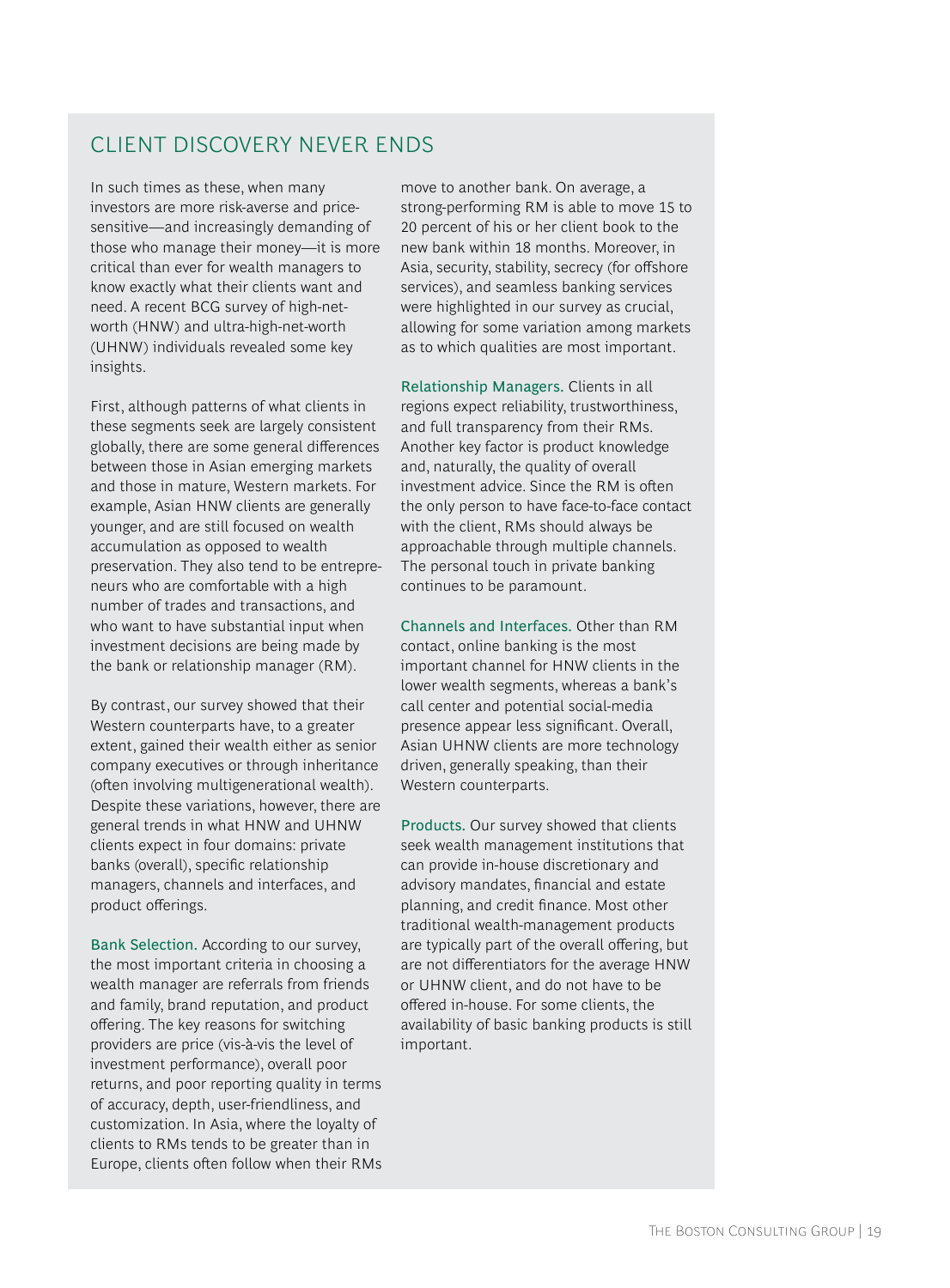For established wealth managers, there are now two options: compete against EAMs by offering more tailored advice and better service, or view them as attractive business-tobusiness clients and find better ways of collaboration. In order to field a compelling offering for EAMs, wealth managers need to improve reporting capabilities as well as their own online and IT platforms. They also need to provide EAMs with a comprehensive range of products and services. These can include tax and legal support to help EAMs comply with new regulations; market-specific product offerings to help EAMs enhance their client books; and alternative pricing models to aid EAMs in providing the transparency that clients increasingly demand. By courting EAMs with a dedicated offering, traditional wealth managers can effectively create a new distribution channel for their own products and services.

Clients continue to show a growing affinity for managing their own wealth online.

Family Offices. As the name suggests, this business model is dedicated solely to serving the needs of one (or potentially several) families—a growing niche given the complexity and breadth of some family fortunes. Family offices are most developed in the United States and Europe—where a total of about 10,000 offices manage more than \$5 trillion in assets—as well as in the Middle East. More recently, family offices have begun to appear in Asia.

In a study conducted by BCG, 80 percent of UHNW families said that their main goal was wealth appreciation. Most have their wealth spread across multiple jurisdictions, which often leads to complex legal structures and complicated tax situations. Overall, UHNW families want a highly professional and sophisticated wealth manager with access to a wide range of investment opportunities and an ability to potentially advise several generations. Moreover, these clients often have multiple private-banking relationships, and

their large asset bases allow them to negotiate favorable terms with each one. At the same time, UHNW clients need consolidated reporting across all assets and banking relationships, as well as holistic risk assessment and independent advice. The ability to provide comprehensive service is the key differentiating factor for family offices—and the main reason why they are growing.

The resulting imperative for traditional wealth managers operating in the UHNW segment—few of which have built true family-office capabilities—is to further develop their offerings. To provide a compelling alternative to family offices, wealth managers must ensure that they can provide dedicated, tailored service based on a holistic view of the client's wealth. To deliver rapid responses to client requests, a team approach—along with crisp execution and strong reporting capabilities—is critical. Investment advice should cover company affairs (M&A and capital transactions), succession planning, mediation of family conflicts, and philanthropy. Family offices, too, can be a potential business-to-business client for wealth managers.

Online Wealth Managers. In the past, online wealth managers were basically online brokers, focusing solely on executing transactions. Today, these players have begun offering online advice, research, portfolio management, and investment products. They can cover every step of the advisory process—from assessing risk profiles and generating model portfolios to implementing a defined asset allocation and providing reports. Their offerings are becoming more user-friendly, and clients continue to show a growing affinity for managing their own wealth online.

For now, online approaches are being embraced mainly by clients in lower-wealth household segments, as well as by those who are self-directed or technology-savvy. Still, the need for online wealth management is expected to grow across all wealth bands. The value proposition of online wealth managers centers around 24-7 access and the client's ability to maintain complete control over his or her investments, with no intermediaries. In addition, online wealth managers usually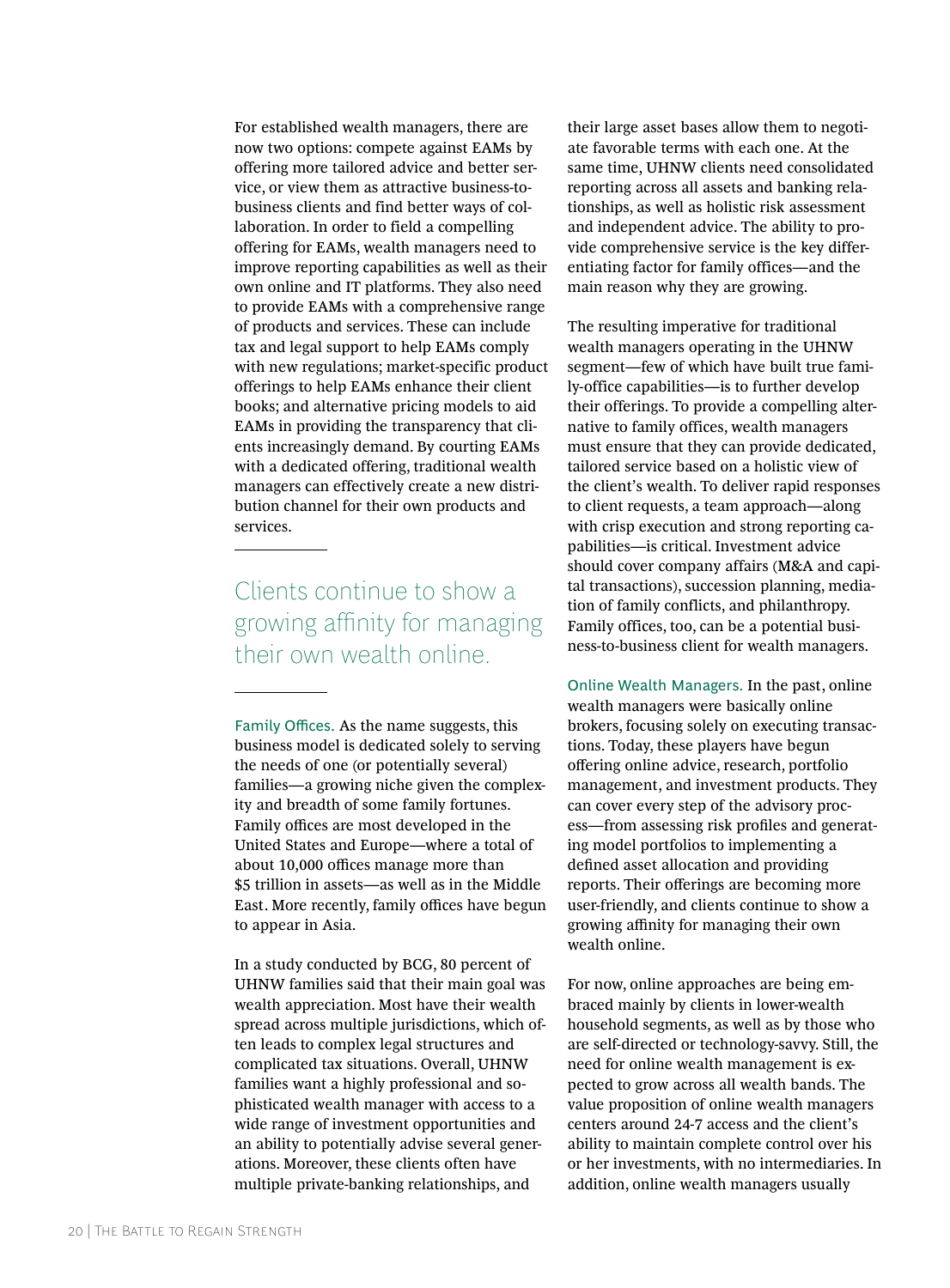have a competitive edge in pricing, which their clients can use to negotiate better deals with traditional private banks.

The key for traditional wealth managers is to significantly improve the integration of their online channels into their overall offerings in a way that enables delivery of a unique and seamless client experience. Several mainstream wealth managers have already taken

meaningful steps in this direction. One has created a separately branded online platform that allows clients to invest in discretionarymandate-like investments. Another has made virtually every element of its traditional advisory process available online. However, some smaller, more traditional private banks have largely overlooked the importance of this channel and may be missing opportunities.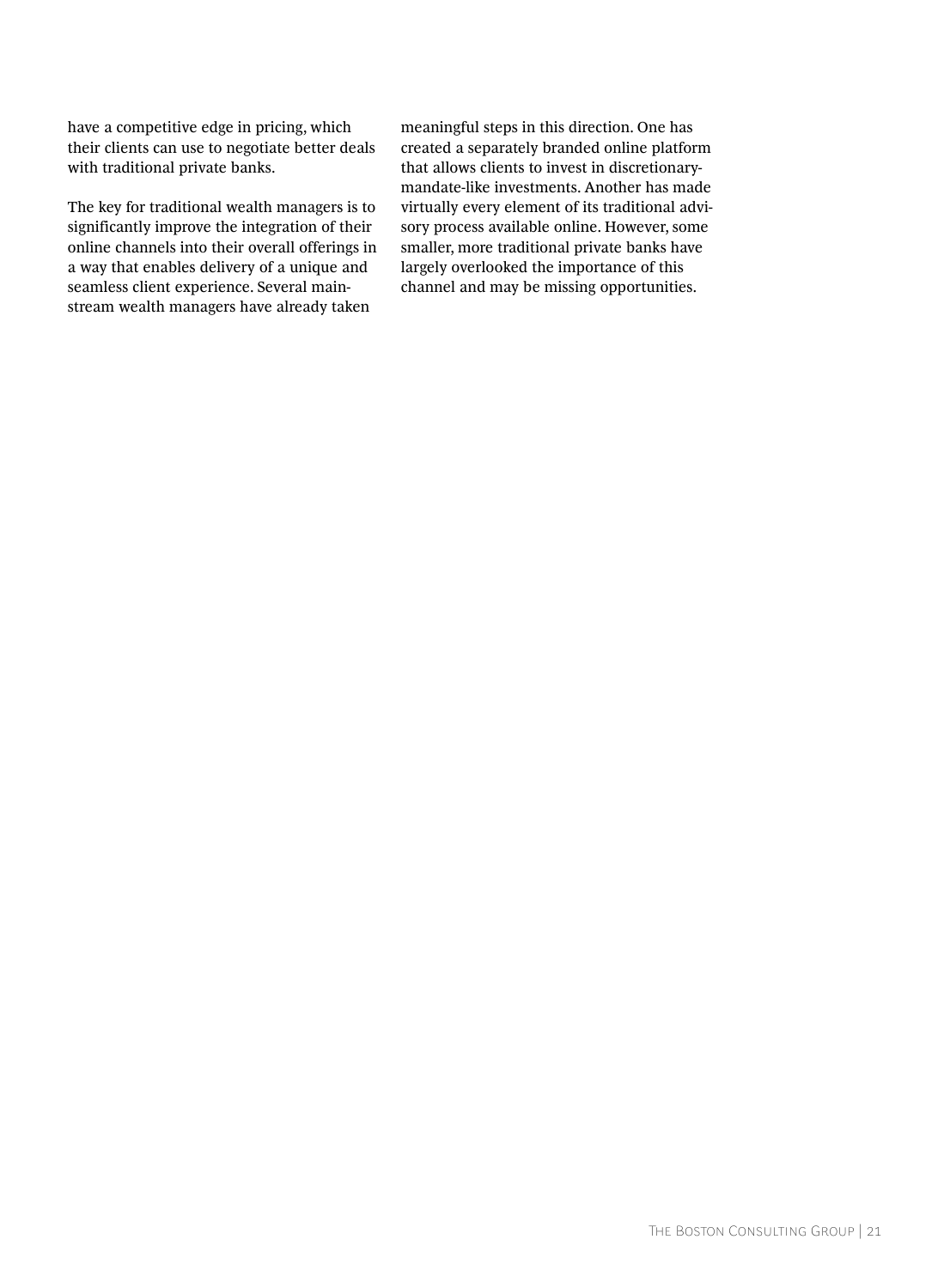# TRENDS SHAPING THE INDUSTRY A CALL TO ACTION

**THE LANDSCAPE IN WEALTH management** will change fundamentally over the next ten years as competitive dynamics, regulatory oversight, client behavior, and technology continue to evolve. A broad set of trends is already in motion. Only players that adapt to these trends—particularly the trends outlined below—and seize the opportunities that they present will be able to thrive and achieve leading competitive positions.

### Emerging markets will fuel the growth of

global wealth. In India and China, for example, private wealth is projected to increase at CAGRs of 19 percent and 15 percent, respectively, from year-end 2011 through 2016—significantly faster than the global forecast of about 4 to 5 percent annually. China alone will account for 35 percent (about \$10.1 trillion) of the overall increase in global wealth over this period, while India will account for 10 percent (about \$2.7 trillion).

Both the vibrant growth of wealth and increasing client sophistication in emerging markets are likely to foster the development of onshore investment opportunities and new wealth-management sectors. Growth will occur in local domestic business (onshore) as well as in cross-border business (offshore), with onshore business growing at higher rates but also being more complicated and expensive to enter. Yet traditional wealth managers will still have a difficult time capturing the

opportunity unless they are among the few that are already well positioned in these markets. Indeed, emerging markets are still very diverse in terms of their nature, size, and maturity levels. Some, such as Brazil, are already characterized by clear and transparent regulation, highly developed capital markets, and savvy private-banking clients.

Wealth managers, if they hope to succeed in emerging markets, must first define their strategies, operating models, and ambition levels. They also need to consider the following realities:

- Building a business in emerging markets requires patience and persistence—and potentially several years of investment until breakeven points are reached.
- Business models must be customized to each market and differentiated from those of local players, especially regarding product mix and sales models.
- Given that the underlying economics are different in emerging markets, businesses and ambition levels need to be linked to product usage, trading behavior, and price levels.
- Finding and keeping local talent is a key success factor. This is a particular challenge for foreign banks that need to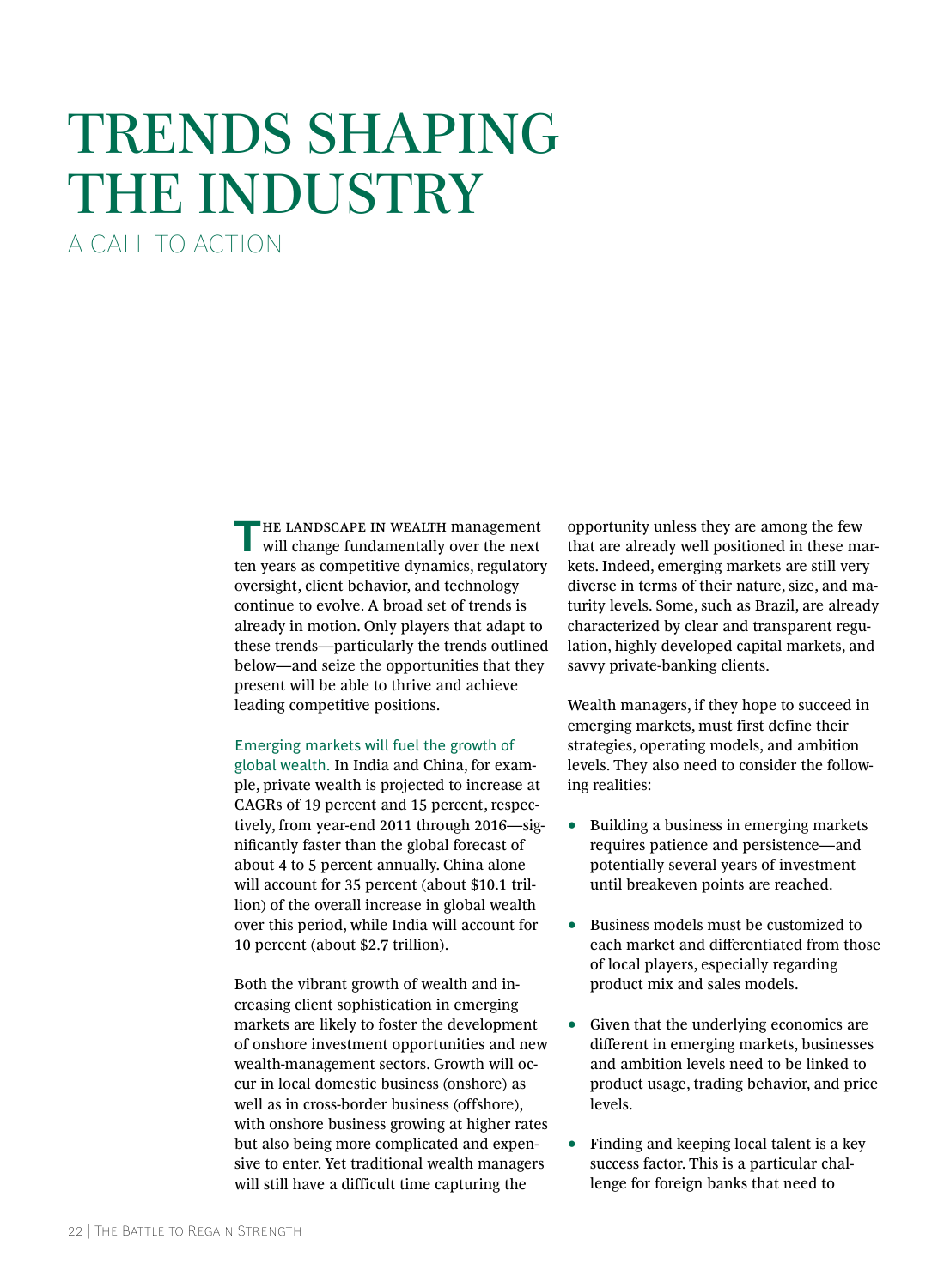position themselves as strong employers of choice.

The economics of wealth managers will continue to be strained. Growth will be constrained by tighter regulations, stricter compliance requirements, and greater interest in nonfinancial investments. Revenue margins will be compressed by stronger competition from disruptive business models, increased product commoditization, limited trading activity, and a slow recovery of demand for complex products. Margins will also be affected by rising costs, new infrastructure requirements (driven by regulation), and the scarcity of top talent. More broadly, wealth managers will need to contend with lower profit margins in combination with higher regulatory scrutiny. At the same time, they should continue to protect their revenue streams by working on high-value and higher-margin solutions.

Clients will become more sophisticated and more self-directed regarding plain vanilla products and services. We expect HNW and UHNW individuals to increasingly use alternative channels—especially online and mobile channels—to access market information and execute simple transactions. They will continue to prefer personal interactions with experienced advisors when it comes to portfolio reviews, product selection, and holistic advice. All client segments will become more discerning, demanding tailored advice and solutions based on a comprehensive view of their financial needs. Wealth managers must therefore strengthen their capacity to provide highly customized solutions, differentiating themselves from the offerings of retail banks and online brokers. It will also be important to cluster clients according to their needs, permitting a more cost-efficient service model.

# Products will become simpler and more mod-

ular. More flexible, transparent, and modular products will gain prominence as investors seek simple solutions (involving minimal complexity) to increasingly sophisticated problems. Developing such products will require some innovative thinking on the part of wealth managers, but it is thinking that clients will appreciate and be willing to pay for.

# Pricing will become more transparent and

closely linked to service models. In response primarily to regulatory changes but also to changes in client behavior, wealth managers must continue to make prices, fees, and commissions more transparent. In an effort to boost margins and ensure that clients feel they are getting "value for money," they must also draw a sharper distinction between high- and low-cost offerings. Some will give clients more of a say in determining their own mix of services, and therefore their fees. Pricing, in general, will become a pivotal lever for improving a wealth manager's economics and bolstering client acquisition and retention. Wealth managers will also have to disclose retrocession payments in some markets (such as Australia and the Netherlands).

More flexible, transparent, and modular products will gain prominence.

Risk management capabilities are critical. Given tighter regulations and a higher profile in the mainstream media, players must reinvigorate risk management. This initiative is not just about avoiding risk incidents and issues with regulators, but also about taking the client experience to the next level. Stricter internal guidelines often lead to more time-consuming processes and higher costs. Overall, the right behaviors with regard to risk management must be strongly embedded in front-office sales and client-service personnel—bringing value to the client while also protecting the bank from operational and reputational risk.

# Multichannel capabilities and social-media presence should be developed further.

Although online wealth managers and community banks will not be major competitors for traditional wealth managers in the foreseeable future, the trend toward online services, increased channel integration, and greater use of social media in banking will have an impact—creating more transparency and setting standards for convenience and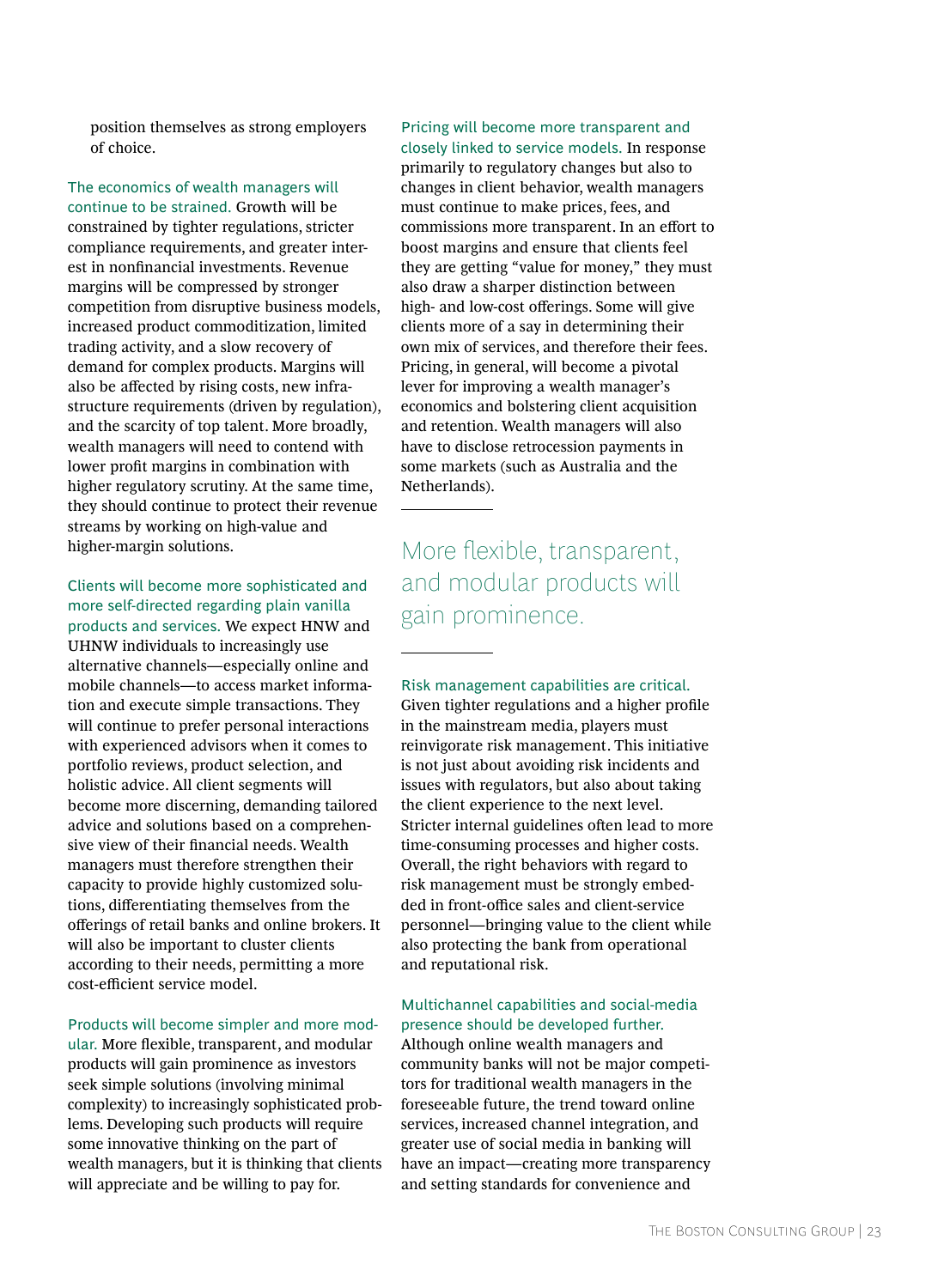accessibility. Established wealth managers must stay aware of these trends, take them seriously, and use them to their own advantage by developing multichannel capabilities further, striving for deeper channel integration, and ensuring the delivery of a flawless client experience at all touch points. They should also figure out how to embed a social-media presence into their overall strategy.

### Advanced technology and infrastructure will become more essential. Wealth managers

must enhance their IT capabilities in order to keep up with client expectations. For example, in order to provide personalized interactions, product selections, and reporting, they will need an up-to-date, easily accessible client data base or CRM (customer relationship management) system. To provide a consistent and seamless experience across multiple channels, they will need a fully integrated technology platform that has modular applications. To provide tailored products, they will have to develop a more modular product architecture. We expect a breaking-up of the value chain leading to, for example, an increase in outsourcing to third parties—especially for IT and operations.

**O**<sup>N</sup> the one hand, the markedly slower<br>growth in global wealth in 2011 could be a harbinger of even tougher times to come a signal that sluggish growth in developed markets will not be offset by strong expansion in developing ones, and that macroeconomic challenges will weigh down both the creation of new wealth and the appreciation of old. On the other hand, the modest growth in 2011 could be attributable to a combination of factors such as flat or declining equity markets in many regions, euro zone worries, and the lingering effects of the 2008–2009 financial crisis—and be seen as a signal that a rebound is due.

We do see a general recovery in equity markets as likely. But wealth managers will still need to continue their cost-cutting and pricing initiatives, refocus on client discovery, master the ever-shifting regulatory environment, bolster risk management, and find ways to use alternative business models to their advantage. Only those wealth managers that take action, as opposed to adopting a wait-and-see attitude, will be in a position to thrive regardless of which direction the markets ultimately take.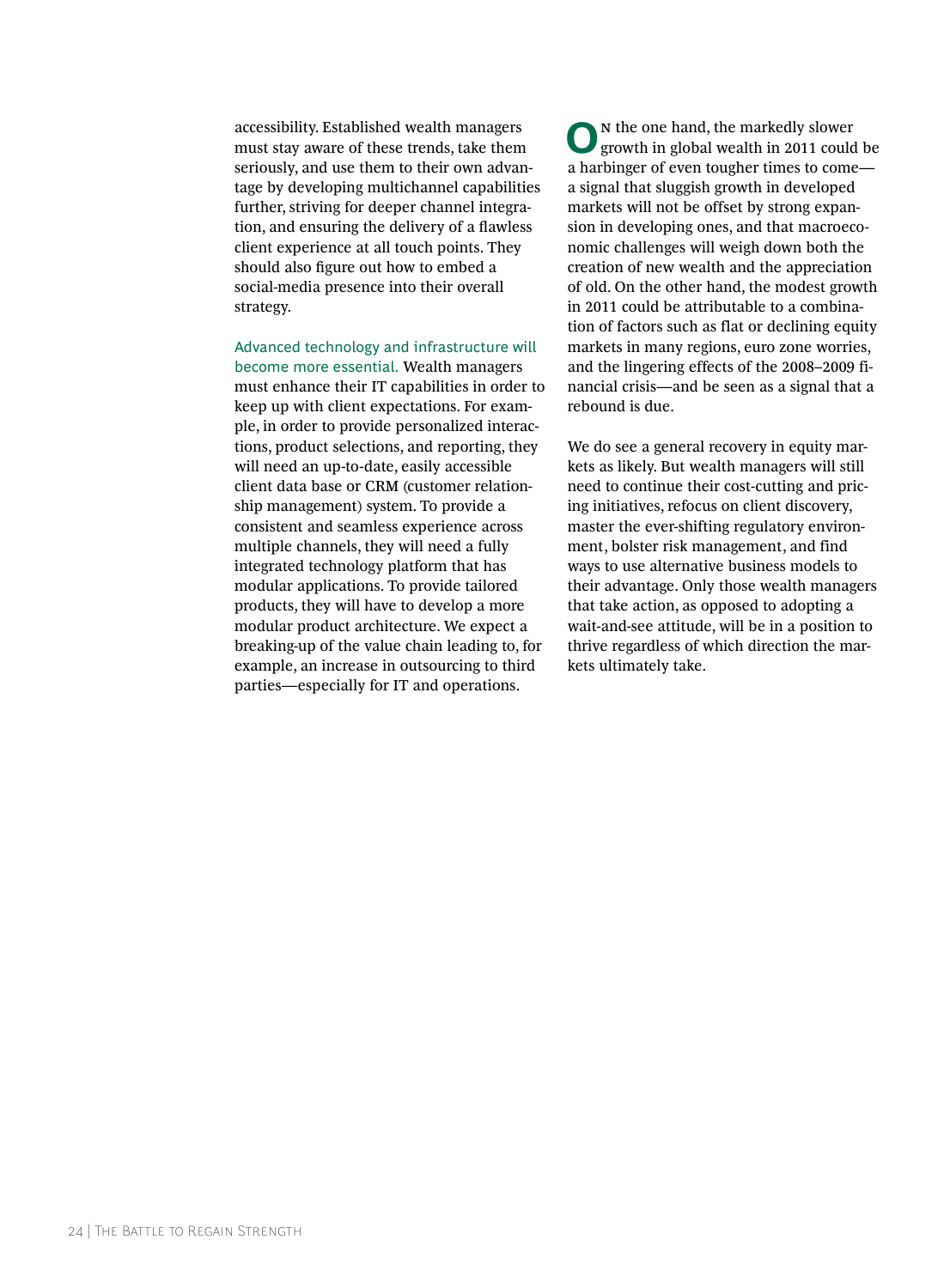# FOR FURTHER READING

The Boston Consulting Group has published other reports and articles that may be of interest to senior financial executives. Recent examples include those listed here.

#### **Tough Decisions and New Directions: Global Capital Markets 2012**

A Report by The Boston Consulting Group, April 2012

# **Customer-Centricity in Retail Banking**

A Focus by The Boston Consulting Group, March 2012

# **Digital Insurance: Charting a Course to Best-in-Class Capabilities** An article by The Boston Consulting Group,

February 2012

# **A New Virtuous Cycle for Banks: Linking Social Media, Big Data, and Signal Advantage**

An article by The Boston Consulting Group, February 2012

### **Operational Excellence in Retail Banking: Raising Performance in Turbulent Times**

A Focus by The Boston Consulting Group, February 2012

# **Transformation Amid Tough Times in the Insurance Industry**

An article by The Boston Consulting Group, February 2012

#### **Facing New Realities in Global Banking: Risk Report 2011**

A report by The Boston Consulting Group, December 2011

#### **Wealth Markets in China: Seeking the Opportunity to Lead—China Wealth 2011**

A report by The Boston Consulting Group and China Construction Bank, December 2011

# **Global Aging: How Companies Can Adapt to the New Reality**

A report by The Boston Consulting Group, December 2011

### **Building on Success: Global Asset Management 2011**

A report by The Boston Consulting Group, July 2011

# **Shaping a New Tomorrow: Global Wealth 2011**

A report by The Boston Consulting Group, May 2011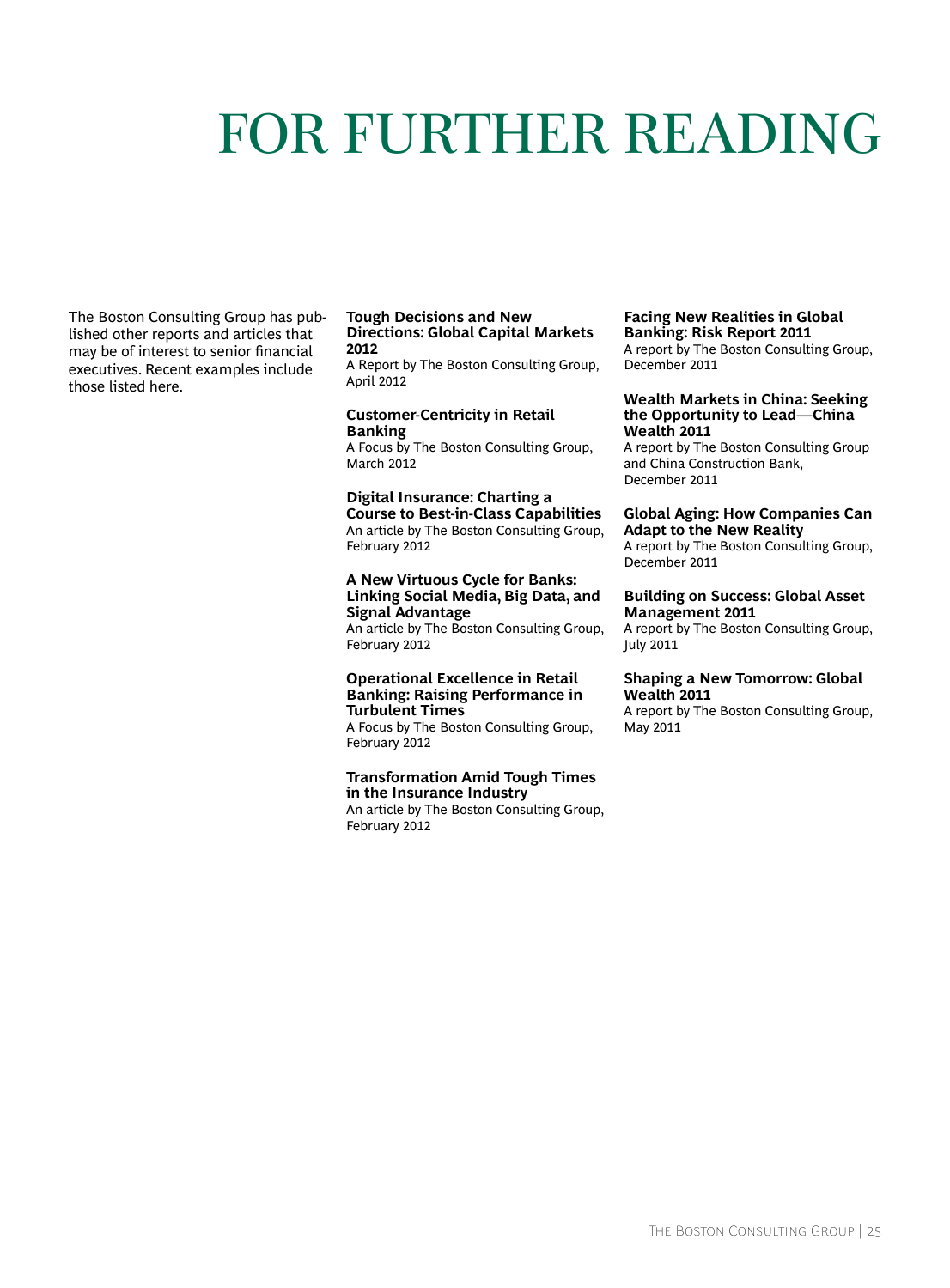# NOTE TO THE READER

# **About the Authors**

**Jorge Becerra** is a senior partner and managing director in the Santiago office of The Boston Consulting Group and leads the Financial Institutions practice in Latin America. **Peter Damisch** is a partner and managing director in the firm's Zurich office and leads the wealth management topic at BCG globally. **Bruce Holley** is a senior partner and managing director in BCG's New York office and a topic expert for wealth management and private banking in the United States. **Monish Kumar** is a senior partner and managing director in the firm's New York office and the global leader of the asset and wealth management segment of the Financial Institutions practice. **Matthias Naumann** is a partner and managing director in BCG's Zurich office and leads the Financial Institutions practice in Switzerland. **Tjun Tang** is a senior partner and managing director in the firm's Hong Kong office and leads the Financial Institutions practice in Greater China. **Anna Zakrzewski** is a principal in BCG's Zurich office, a core member of the Financial Institutions practice, and BCG's global wealthmanagement topic expert.

# **Acknowledgments**

For their valuable contributions to the conception and development of this report, our special thanks go to the following BCG colleagues, by region.

**Asia-Pacific:** Douglas Beal, Federico Burgoni, Steven Chai, Vincent Chin, Henry Choi, Nelson Choi, Ashish Garg, Simone Medin, Aldous Mitchell, Masahide Ohira, Mukund Rajagopalan, and Matthew Rogozinski.

# **Europe, Middle East, and Africa:**

Andrea Airoldi, Vassilis Antoniades, Olga Bilyachenko, Thorsten Brackert, Eric Brat, Martin Buchar, Norbert Dworzynski, Elie Barnaba, Maxim Ermilov, Nick Gardiner, Luis Gravito, Andy Maguire, Markus Massi, Daniel Kessler, Til Klein, Kai Kramer, Reinhold Leichtfuss, Stuart Quickenden, Monica Regazzi, Olivier Sampieri, Burak Tansan, Pablo Tramazaygues, Sven-Olaf Vathje, and Ian Wachters.

**Americas:** Andres Anavi, Kilian Berz, David Bronstein, Nan DasGupta, Joel Muñiz, Federico Muxi, Jose Patricio, Amador Gambrill, Rafa Lopez Espinosa, and Masao Ukon.

# **Core global wealth team (Switzer-**

**land):** Marco Cioffrese, Benedikt Domke, Christoph Ganz, Anja Gottschalk-Wenk, Philipp Heck, Tobias Hofer, Freya Jenkins, Martin Lo Cascio, and Cornelius Niemeyer.

Finally, grateful thanks go to Philip Crawford for his editorial direction, as well as to other members of the editorial and production team, including Katherine Andrews, Gary Callahan, Kim Friedman, Sara Strassenreiter, and Janice Willett.

# **For Further Contact**

**Jorge Becerra** *Senior Partner and Managing Director* BCG Santiago +56 2 338 9600 becerra.jorge@bcg.com

# **Peter Damisch**

*Partner and Managing Director* BCG Zurich +41 44 388 86 66 damisch.peter@bcg.com

# **Bruce Holley**

*Senior Partner and Managing Director* BCG New York +1 212 446 2800 holley.bruce@bcg.com

### **Monish Kumar**

*Senior Partner and Managing Director* BCG New York +1 212 446 2800 kumar.monish@bcg.com

### **Matthias Naumann**

*Partner and Managing Director* BCG Zurich +41 44 388 86 66 naumann.matthias@bcg.com

# **Tjun Tang**

*Senior Partner and Managing Director* BCG Hong Kong +852 2506 2111 tang.tjun@bcg.com

# **Anna Zakrzewski**

*Principal* BCG Zurich +41 44 388 86 66 zakrzewski.anna@bcg.com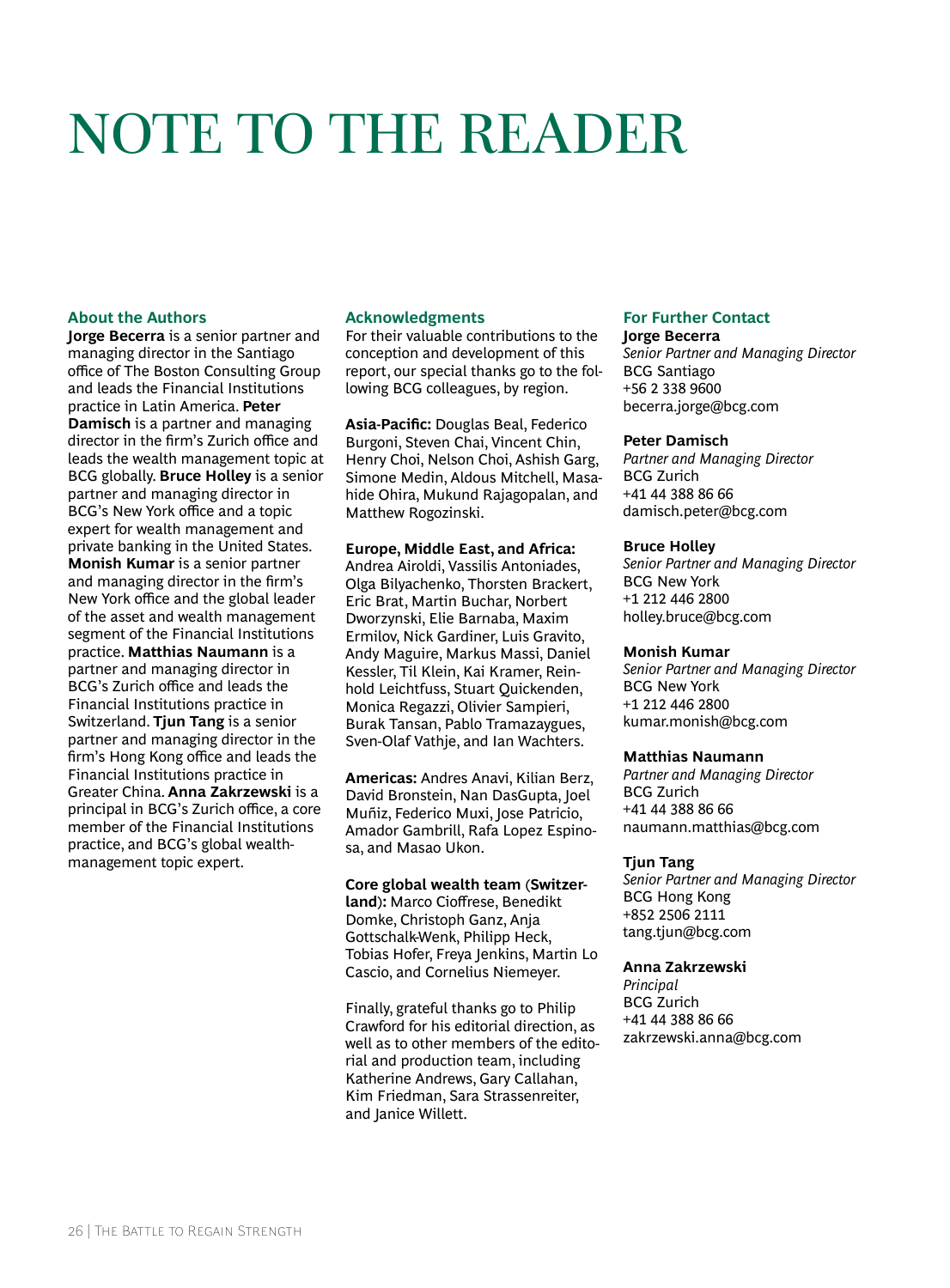© The Boston Consulting Group, Inc. 2012. All rights reserved.

For information or permission to reprint, please contact BCG at: E-mail: bcg-info@bcg.com Fax: +1 617 850 3901, attention BCG/Permissions Mail: BCG/Permissions The Boston Consulting Group, Inc. One Beacon Street Boston, MA 02108 **USA** 

To find the latest BCG content and register to receive e-alerts on this topic or others, please visit bcgperspectives.com.

Follow bcg.perspectives on Facebook and Twitter.